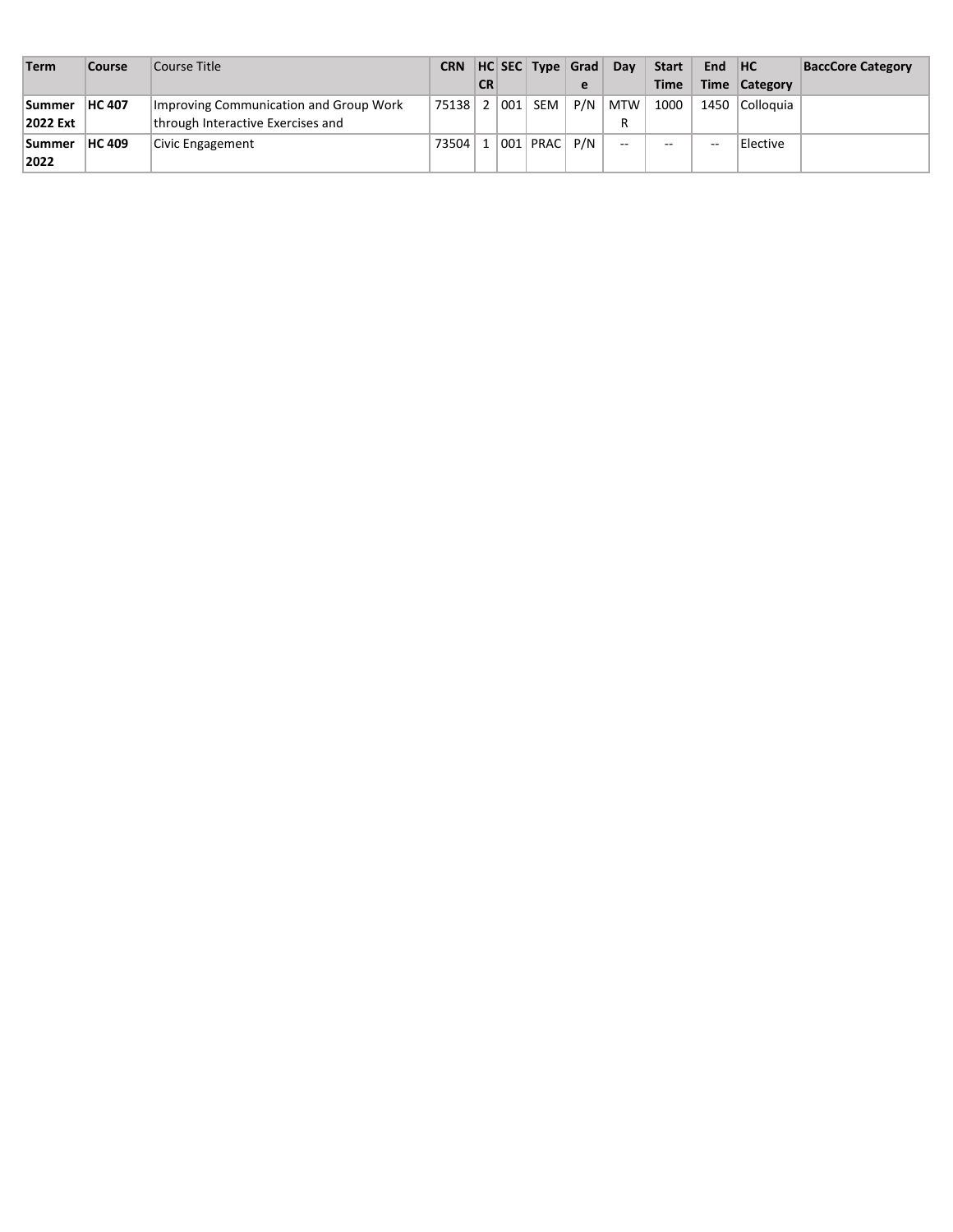| Term              | <b>Course</b> | Course Title                               | <b>CRN</b> |           |     | HC SEC Type Grad |       | <b>Day</b> | <b>Start</b> | End HC |               | <b>BaccCore Category</b> |
|-------------------|---------------|--------------------------------------------|------------|-----------|-----|------------------|-------|------------|--------------|--------|---------------|--------------------------|
|                   |               |                                            |            | <b>CR</b> |     |                  | e     |            | <b>Time</b>  |        | Time Category |                          |
| Fall 2022  HC 407 |               | A Field to Fork View of Farming Systems in | 17767      | 2         |     | 050   SEM        | $A-F$ | $9/9 -$    | Field        | see    | Colloquia     |                          |
| Ext               |               | Oregon                                     |            |           |     |                  |       | 9/11       | Trips        | desc   |               |                          |
| Fall 2022 HC 407  |               | It's ALL about SOIL!!!                     | 19832      | 2         | 051 | SEM              | P/N   | $9/12 -$   | Field        | see    | Colloquia     |                          |
| Ext               |               |                                            |            |           |     |                  |       | 9/17       | Trips        | desc   |               |                          |
| Fall 2022 HC 407  |               | Seeing the Impacts of Climate Change in    | 19833      | 2         | 052 | SEM              | P/N   | $9/13 -$   | Field        | see    | Colloquia     |                          |
| Ext               |               | Oregon: a Field Course                     |            |           |     |                  |       | 9/19       | Trips        | desc   |               |                          |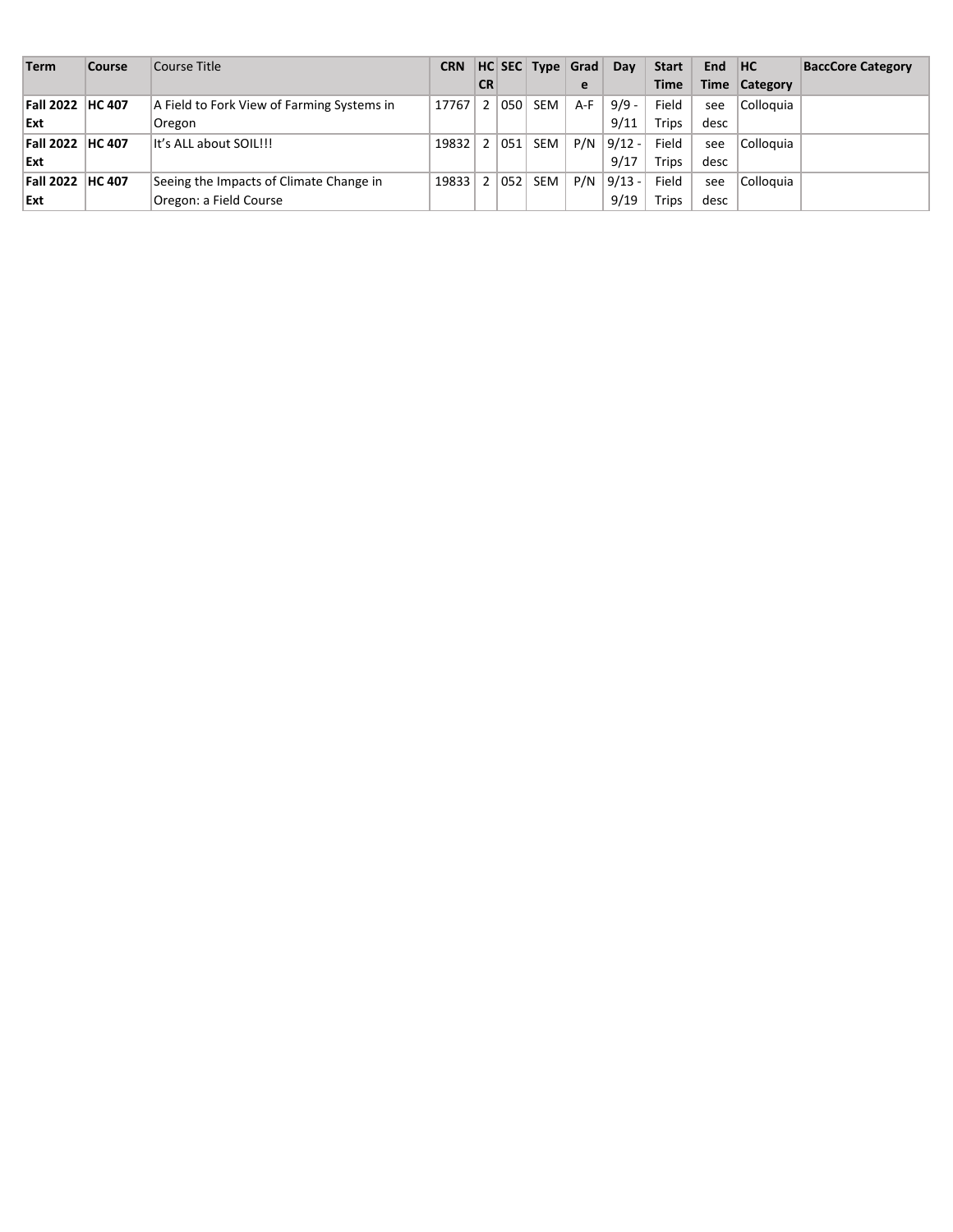| Term                | <b>Course</b>        | Course Title                                 | <b>CRN</b>    | <b>CR</b>                |     | HC SEC Type | Grad<br>e | Day              | <b>Start</b><br>Time | End<br>Time  | HC<br><b>Category</b> | <b>BaccCore Category</b>             |
|---------------------|----------------------|----------------------------------------------|---------------|--------------------------|-----|-------------|-----------|------------------|----------------------|--------------|-----------------------|--------------------------------------|
| <b>Fall 2022</b>    | <b>ANTH</b><br>330H  | Evolution of People, Technology, and Society | 16788         | 3                        | 001 | <b>LEC</b>  | A-F       | TR               | 830                  | 950          | <b>BaccCore</b>       | Science, Technology,<br>Society      |
| <b>Fall 2022</b>    | <b>ANTH</b><br>481H  | Natural Resources and Community Values       | 20211         | 3                        | 001 | <b>HYB</b>  | A-F       | T                | 1600                 | 1720         | <b>BaccCore</b>       | Science, Technology,<br>Society      |
| <b>Fall 2022</b>    | <b>BI 221H</b>       | Principles of Biology: Cells                 | 17014         | 4                        | 001 | <b>LEC</b>  | A-F       | <b>MWF</b>       | 1300                 | 1350         | <b>BaccCore</b>       | <b>Biological Sciences</b>           |
| Fall 2022 BI 221H   |                      | Principles of Biology: Cells                 | 17015         | $\overline{\phantom{a}}$ | 010 | LAB         | A-F       | W                | 1400                 | 1650         | <b>BaccCore</b>       | <b>Biological Sciences</b>           |
| Fall 2022 BI 221H   |                      | Principles of Biology: Cells                 | 17016         | $\sim$                   | 011 | LAB         | A-F       | R                | 800                  | 1050         | <b>BaccCore</b>       | <b>Biological Sciences</b>           |
| Fall 2022 BI 221H   |                      | Principles of Biology: Cells                 | 17017         | $\overline{\phantom{a}}$ | 012 | LAB         | A-F       | F                | 1400                 | 1650         | BaccCore              | <b>Biological Sciences</b>           |
| Fall 2022   BI 306H |                      | <b>Environmental Ecology</b>                 | 16790         | 3                        | 001 | <b>LEC</b>  | A-F       | TR               | 1200                 | 1320         | BaccCore              | Contemporary Global<br><b>Issues</b> |
| <b>Fall 2022</b>    | CH 231H              | <b>Honors General Chemistry</b>              | 13968         | 4                        | 001 | <b>LEC</b>  | A-F       | <b>MWF</b>       | 1200                 | 1250         | <b>BaccCore</b>       | Physical Sciences                    |
| <b>Fall 2022</b>    | <b>CH 231H</b>       | <b>Honors General Chemistry</b>              | 13970         | $\overline{\phantom{a}}$ | 010 | <b>REC</b>  | A-F       | T                | 1300                 | 1350         | <b>BaccCore</b>       | Physical Sciences                    |
| <b>Fall 2022</b>    | <b>CH 231H</b>       | <b>Honors General Chemistry</b>              | 19170         | 4                        | 011 | <b>REC</b>  | A-F       | R                | 1400                 | 1450         | BaccCore              | <b>Physical Sciences</b>             |
| <b>Fall 2022</b>    | <b>CH 261H</b>       | Laboratory for Honors General Chemistry      | 13026         | $\mathbf{1}$             | 010 | LAB         | A-F       | $\mathsf{T}$     | 1500                 | 1750         | <b>BaccCore</b>       | Physical Sciences                    |
| <b>Fall 2022</b>    | CH 261H              | Laboratory for Honors General Chemistry      | 13027         | $\mathbf{1}$             | 011 | LAB         | A-F       | R                | 1200                 | 1450         | <b>BaccCore</b>       | Physical Sciences                    |
| <b>Fall 2022</b>    | <b>FILM</b><br>145H  | Introduction to Film Studies: 1968-1999      | 19827         | 3                        | 001 | <b>LEC</b>  | A-F       | <b>TR</b><br>& M | 1600<br>1800         | 1720<br>2150 | <b>BaccCore</b>       | Literature & The Arts                |
| <b>Fall 2022</b>    | <b>GEOG</b><br>103H  | The Human Planet                             | 18595         | 3                        | 001 | <b>LEC</b>  | A-F       | <b>TR</b>        | 1200                 | 1320         | <b>BaccCore</b>       | Cultural Diversity                   |
| <b>Fall 2022</b>    | <b>HC 199</b>        | <b>Honors Writing</b>                        | 10828         | 3                        | 001 | LEC         | A-F       | <b>MWF</b>       | 900                  | 950          | BaccCore              | <b>Writing II</b>                    |
| Fall 2022   HC 199  |                      | <b>Honors Writing</b>                        | 10829         | 3                        | 002 | <b>LEC</b>  | A-F       | TR               | 1200                 | 1320         | BaccCore              | <b>Writing II</b>                    |
|                     | Fall 2022   HST 465H | American Diplomatic History                  | 19984         | 4                        | 001 | <b>LEC</b>  | A-F       | MW               | 1600                 | 1750         | BaccCore              | Contemporary Global<br>Issues        |
|                     |                      | Fall 2022   MTH 251H Differential Calculus   | $11543$ 4 001 |                          |     | LEC         | $A-F$     | MW               | 1200                 | 1350         |                       | BaccCore   Mathematics               |
| <b>Fall 2022</b>    |                      | MTH 251H Differential Calculus               | 13656         | 4                        | 002 | <b>LEC</b>  | A-F       | MW               | 1000                 | 1150         | <b>BaccCore</b>       | Mathematics                          |
| <b>Fall 2022</b>    |                      | MTH 251H Differential Calculus               | 14431         | 4                        | 003 | <b>LEC</b>  | A-F       | MW               | 800                  | 950          | <b>BaccCore</b>       | Mathematics                          |
| <b>Fall 2022</b>    | <b>PAC 325H</b>      | Wilderness First Aid                         | 17761         | $1\vert$                 | 001 | <b>ACT</b>  | A-F       | W                | 1400                 | 1550         | BaccCore Fitness      |                                      |
| Fall 2022 PH 212H   |                      | <b>General Physics with Calculus</b>         | 16105         | $\overline{4}$           | 001 | <b>LEC</b>  | A-F       | MF               | 1300                 | 1350         | BaccCore              | Physical Sciences                    |
| <b>Fall 2022</b>    | <b>PH 212H</b>       | <b>General Physics with Calculus</b>         | 19976         | $\sim$                   | 002 | STU         | A-F       | W                | 1200                 | 1350         | BaccCore              | Physical Sciences                    |
| Fall 2022   PH 212H |                      | <b>General Physics with Calculus</b>         | 16106         | $\overline{\phantom{a}}$ | 010 | LAB         | A-F       | T                | 1600                 | 1750         | BaccCore              | Physical Sciences                    |
| Fall 2022 PH 212H   |                      | <b>General Physics with Calculus</b>         | 16107         | $\overline{\phantom{a}}$ | 020 | LAB         | A-F       | T                | 800                  | 950          | BaccCore              | Physical Sciences                    |
| Fall 2022 PHL/REL   | 160H                 | Quests for Meaning: World Religions          | 18166         | 4                        | 001 | <b>LEC</b>  | A-F       | MW               | 1400                 | 1550         | <b>BaccCore</b>       | <b>Cultural Diversity</b>            |
| <b>Fall 2022</b>    | PHL/REL<br>444H      | <b>Biomedical Ethics</b>                     | 13030         | 4                        | 001 | <b>LEC</b>  | A-F       | MW               | 1200                 | 1350         | BaccCore              | Science, Technology,<br>Society      |
| <b>Fall 2022</b>    | <b>PS 110H</b>       | Governing After the Zombie Apocalypse        | 19986         | 3 <sup>1</sup>           | 001 | <b>LEC</b>  | A-F       | TR               | 1400                 | 1520         | BaccCore              | Difference, Power,<br>Discrimination |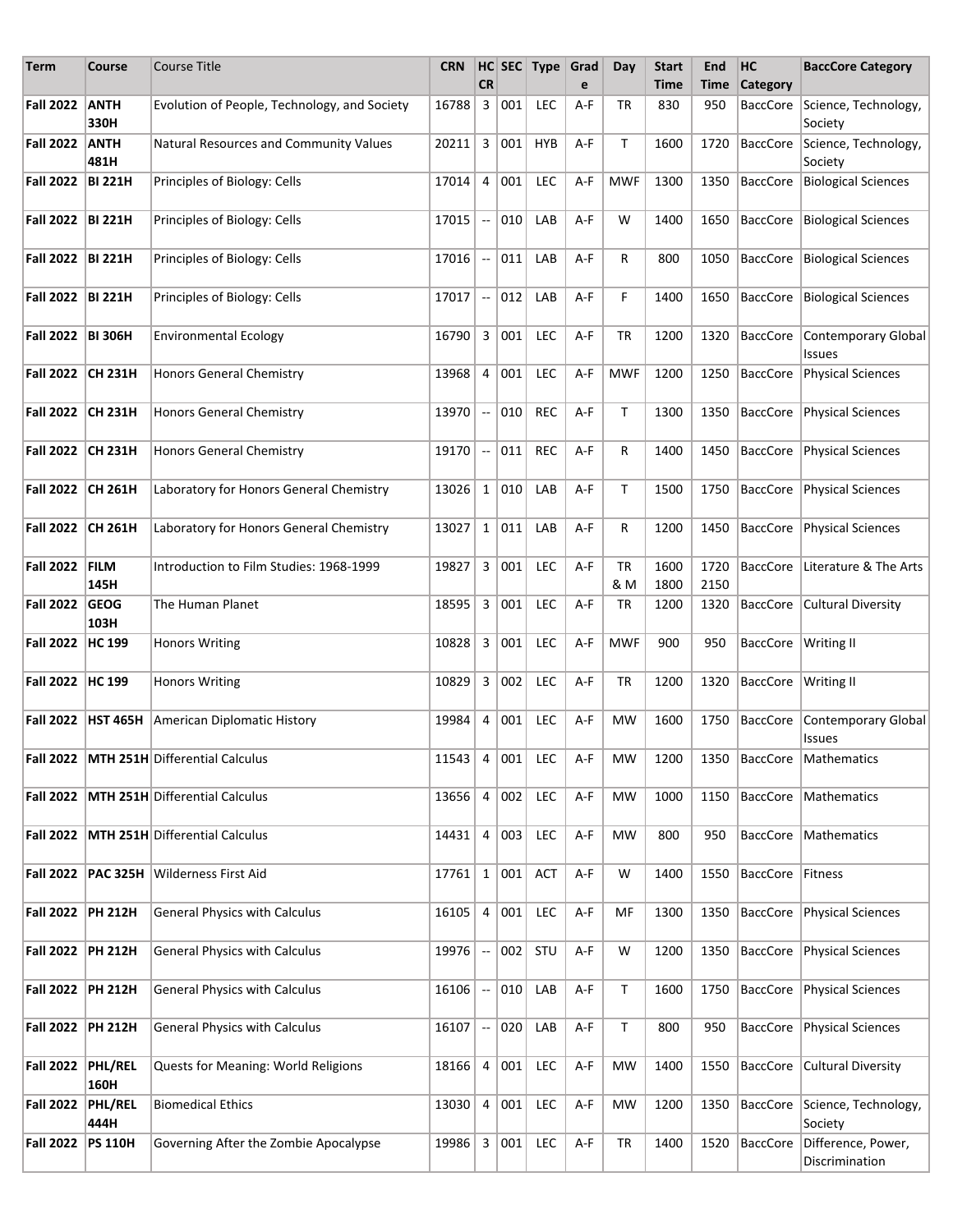| <b>Term</b>      | Course          | Course Title                               | <b>CRN</b> |                |     |            | HC SEC Type Grad | Day        | <b>Start</b> | <b>End</b> | ∣HC ∣           | <b>BaccCore Category</b> |
|------------------|-----------------|--------------------------------------------|------------|----------------|-----|------------|------------------|------------|--------------|------------|-----------------|--------------------------|
|                  |                 |                                            |            | <b>CR</b>      |     |            | e                |            | Time         |            | Time Category   |                          |
| Fall 2022        | <b>PSY 201H</b> | General Psychology                         | 16820      | $\overline{4}$ | 001 | <b>LEC</b> | A-F              | <b>TR</b>  | 1400         | 1550       | <b>BaccCore</b> | Social Processes &       |
|                  |                 |                                            |            |                |     |            |                  |            |              |            |                 | Institutions             |
| <b>Fall 2022</b> | <b>REL/PHL</b>  | <b>Quests for Meaning: World Religions</b> | 18167      | 4              | 001 | <b>LEC</b> | A-F              | <b>MW</b>  | 1400         | 1550       | BaccCore        | Cultural Diversity       |
|                  | 160H            |                                            |            |                |     |            |                  |            |              |            |                 |                          |
| <b>Fall 2022</b> | <b>REL/PHL</b>  | Biomedical Ethics                          | 14252      | 4              | 001 | <b>LEC</b> | A-F              | <b>TR</b>  | 1200         | 1350       | BaccCore        | Science, Technology,     |
|                  | 444H            |                                            |            |                |     |            |                  |            |              |            |                 | Society                  |
| Fall 2022        | <b>WR 121H</b>  | <b>English Composition</b>                 | 14319      | $\overline{4}$ | 001 | <b>LEC</b> | A-F              | <b>TR</b>  | 1000         | 1150       | <b>BaccCore</b> | Writing I                |
|                  |                 |                                            |            |                |     |            |                  |            |              |            |                 |                          |
| Fall 2022        | <b>WR 121H</b>  | <b>English Composition</b>                 | 14735      | $\overline{4}$ | 002 | <b>LEC</b> | $A-F$            | <b>MW</b>  | 1200         | 1350       | <b>BaccCore</b> | Writing I                |
|                  |                 |                                            |            |                |     |            |                  |            |              |            |                 |                          |
| Fall 2022        | <b>WR 121H</b>  | <b>English Composition</b>                 | 15237      | 4              | 003 | <b>LEC</b> | $A-F$            | <b>MW</b>  | 1400         | 1550       | <b>BaccCore</b> | Writing I                |
|                  |                 |                                            |            |                |     |            |                  |            |              |            |                 |                          |
| Fall 2022        | <b>WR 327H</b>  | <b>Technical Writing</b>                   | 15869      | 3              | 001 | <b>LEC</b> | $A-F$            | <b>MWF</b> | 1300         | 1350       | BaccCore        | <b>Writing II</b>        |
|                  |                 |                                            |            |                |     |            |                  |            |              |            |                 |                          |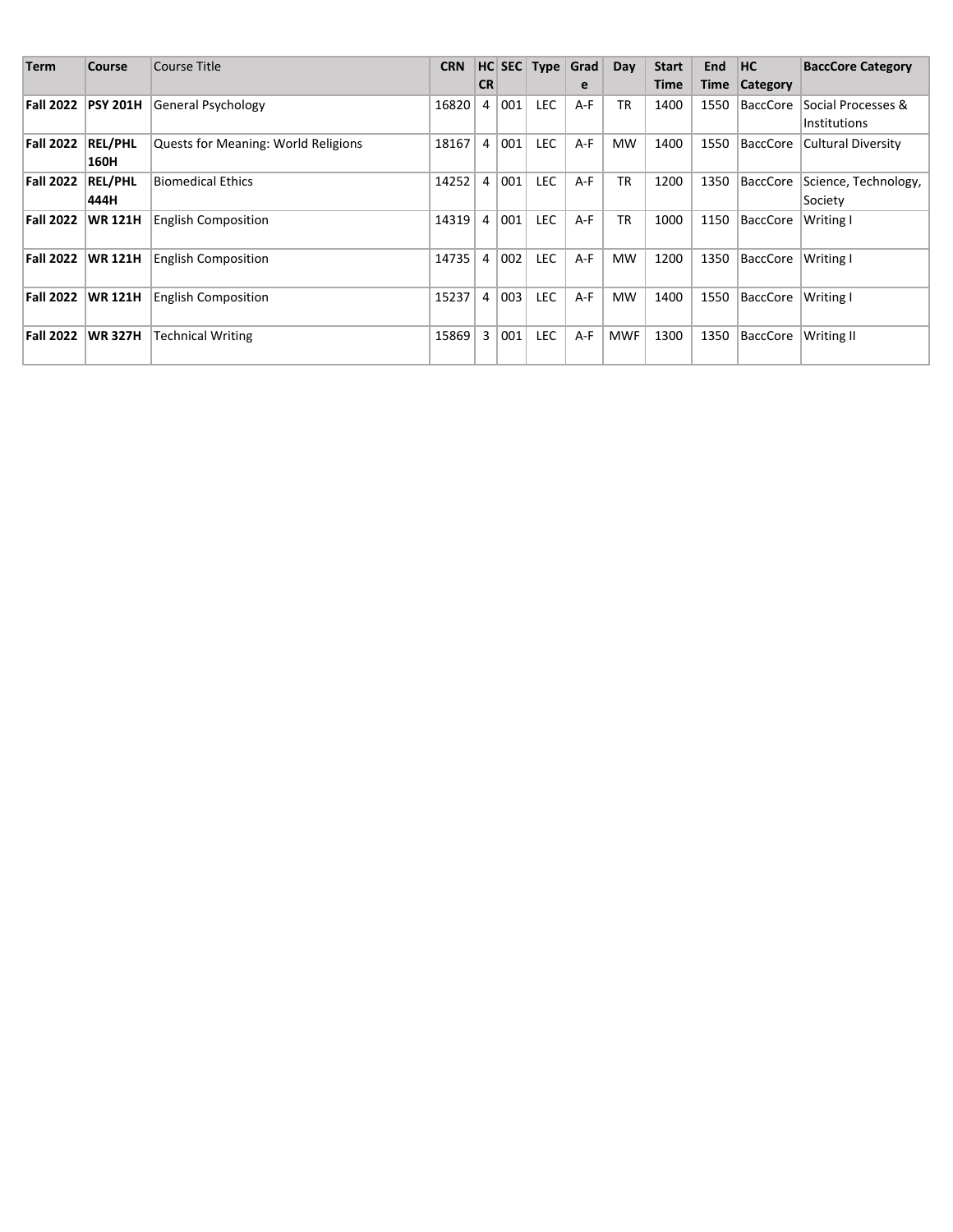| <b>Term</b>        | Course | <b>Course Title</b>                                                                                   | <b>CRN</b>            | <b>CR</b>      |     | $HC$ SEC Type | Grad<br>e | Day          | <b>Start</b><br><b>Time</b> | End<br>Time | HC<br><b>Category</b> | <b>BaccCore Category</b> |
|--------------------|--------|-------------------------------------------------------------------------------------------------------|-----------------------|----------------|-----|---------------|-----------|--------------|-----------------------------|-------------|-----------------------|--------------------------|
| Fall 2022 HC 299   |        | <b>Farside Entomology</b>                                                                             | 13078                 | $\overline{2}$ | 001 | <b>SEM</b>    | A-F       | w            | 1800                        | 1950        | Colloquia             |                          |
| Fall 2022   HC 299 |        | Internationalize Your HC Experience                                                                   | 15049                 | $1 \vert$      | 002 | SEM           | A-F       | R            | 1500                        | 1550        | Colloquia             |                          |
| Fall 2022   HC 299 |        | Designing Behavior Change for Sustainability                                                          | 19831                 | 1              | 004 | SEM           | P/N       | T.           | 1500                        | 1550        | Colloquia             |                          |
|                    |        |                                                                                                       |                       |                |     |               |           |              |                             |             |                       |                          |
| Fall 2022   HC 407 |        | <b>Writing About Music</b>                                                                            | 14785                 | 2              | 001 | SEM           | P/N       | <b>MW</b>    | 1200                        | 1250        | Colloquia             |                          |
| Fall 2022   HC 407 |        | Toy-based technology for children with<br>disabilities                                                | 14257                 | $\overline{2}$ | 002 | SEM           | A-F       | T.           | 1400                        | 1550        | Colloquia             |                          |
| Fall 2022   HC 407 |        | Leadership and Positive Psychology                                                                    | 13234                 | $2^{\circ}$    | 003 | SEM           | P/N       | м            | 1000                        | 1150        | Colloquia             |                          |
| Fall 2022   HC 407 |        | <b>Creative Practice</b>                                                                              | 19817                 | 2 <sup>1</sup> | 004 | SEM           | P/N       | R            | 1000                        | 1150        | Colloquia             |                          |
| Fall 2022   HC 407 |        | Creative Writing in Nature                                                                            | $19818$ 2             |                | 005 | SEM           | P/N       | T.           | 1100                        | 1150        | Colloquia             |                          |
| Fall 2022   HC 407 |        | The Science of Art/The Art of Science                                                                 | 13235                 | $\mathbf{1}$   | 006 | SEM           | P/N       | R            | 1000                        | 1050        | Colloquia             |                          |
| Fall 2022   HC 407 |        | American Identity in the World                                                                        | 14250                 | $2^{\circ}$    | 007 | SEM           | P/N       | MW           | 900                         | 950         | Colloquia             |                          |
| Fall 2022   HC 407 |        | Crises, Catastrophes, and Cataclysms: It's all fun   13236  <br>and games until your planet blows up. |                       | $1 \vert$      | 008 | <b>SEM</b>    | P/N       | R            | 1300                        | 1350        | Colloquia             |                          |
| Fall 2022   HC 407 |        | Learn to Love Your Lying Eyes (and Brain)                                                             | 19819                 | 2              | 009 | SEM           | P/N       | W            | 1400                        | 1550        | Colloquia             |                          |
| Fall 2022   HC 407 |        | <b>Bulletproofing Your Research</b>                                                                   | 17760                 | $\mathbf{1}$   | 010 | SEM           | P/N       | F            | 900                         | 950         | Colloquia             |                          |
| Fall 2022   HC 407 |        | How to be Less Wrong: A Study in Common<br>Misconceptions                                             | 17762                 | $2^{\circ}$    | 011 | SEM           | P/N       | $\mathsf{T}$ | 1400                        | 1550        | Colloquia             |                          |
| Fall 2022   HC 407 |        | God, Pain, and the Problem of Evil: an<br><b>Introduction to CS Lewis</b>                             | 18161                 | 2              | 012 | SEM           | P/N       | M            | 1600                        | 1750        | Colloquia             |                          |
| Fall 2022   HC 407 |        | Punk 101: An exploration of punk rock through<br>fanzine and do-it-yourself culture                   | 19820                 | 2              | 013 | SEM           | P/N       | T            | 1200                        | 1350        | Colloquia             |                          |
| Fall 2022 HC 407   |        | In The Beginning: When Science Meets Religion                                                         | 19821                 | 2 <sup>1</sup> | 014 | <b>SEM</b>    | P/N       | T            | 1200                        | 1350        | Colloquia             |                          |
| Fall 2022   HC 407 |        | Going Viral: Memes, and Social Media in the<br>Age of (Mis)Information                                | 17763   2   015   SEM |                |     |               | P/N       | F            | 1200                        |             | 1350 Colloquia        |                          |
| Fall 2022   HC 407 |        | The Truth Is Out There: The Rise of Conspiracy<br>Theories                                            | 17764                 | 2              |     | $016$ SEM     | P/N       | T            | 1400                        | 1550        | Colloquia             |                          |
| Fall 2022   HC 407 |        | Earning Your Wings: Private Pilot Ground School   19822                                               |                       | 2              | 017 | <b>SEM</b>    | P/N       | W            | 1400                        | 1550        | Colloquia             |                          |
| Fall 2022   HC 407 |        | Visual Culture and the Meaning behind images                                                          | 17758                 | 1              | 018 | SEM           | P/N       | W            | 1600                        | 1650        | Colloquia             |                          |
| Fall 2022   HC 407 |        | The Science of Science Fiction                                                                        | 14408                 | 1              | 019 | SEM           | P/N       | T            | 1000                        | 1050        | Colloquia             |                          |
| Fall 2022   HC 407 |        | Earning Your Wings: Private Pilot Ground School 19823                                                 |                       | 2              | 020 | <b>SEM</b>    | P/N       | R            | 1400                        | 1550        | Colloquia             |                          |
| Fall 2022   HC 407 |        | Vampires, Race, and Gender                                                                            | 15236                 | $2^{\circ}$    | 021 | SEM           | A-F       | F            | 1000                        | 1150        | Colloquia             |                          |
| Fall 2022   HC 407 |        | The Nature of Design and the Design of<br>Nature-an outdoor design and biomimicry                     | 19825                 | $1\vert$       | 023 | SEM           | P/N       | R            | 1400                        | 1450        | Colloquia             |                          |
| Fall 2022   HC 407 |        | Illegitimate Music: Improvisation and Original<br>Instrumentation                                     | 17766                 | 2              | 024 | SEM           | P/N       | W            | 1000                        | 1150        | Colloquia             |                          |
| Fall 2022   HC 407 |        | Science, Ethics and Star Trek                                                                         | 15868                 |                |     | 1   025   SEM | A-F       | R            | 1500                        | 1550        | Colloquia             |                          |
| Fall 2022   HC 407 |        | The Mystery of Consciousness                                                                          | 19828                 | $1 \vert$      |     | $026$ SEM     | A-F       | F            | 1400                        | 1450        | Colloquia             |                          |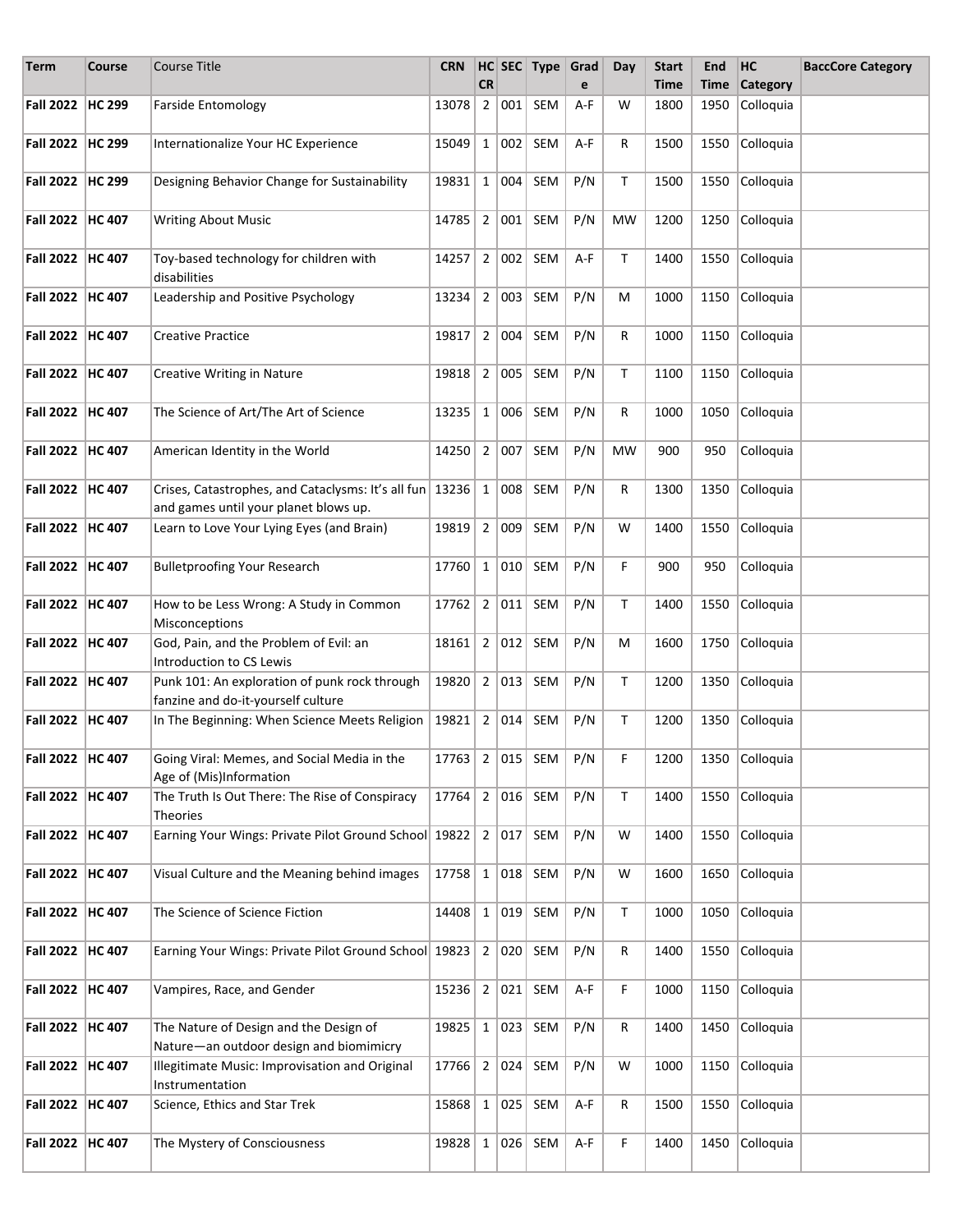| Term               | Course        | Course Title                                                                               | <b>CRN</b> |                |     |     | HC SEC Type Grad | Day | <b>Start</b> | End  | HC.             | <b>BaccCore Category</b> |
|--------------------|---------------|--------------------------------------------------------------------------------------------|------------|----------------|-----|-----|------------------|-----|--------------|------|-----------------|--------------------------|
|                    |               |                                                                                            |            | <b>CR</b>      |     |     | e                |     | Time         | Time | <b>Category</b> |                          |
| Fall 2022   HC 407 |               | Exploring the History of Commerce through<br><b>Board Games</b>                            | 17756      | $\overline{2}$ | 027 | SEM | P/N              | R   | 1600         | 1750 | Colloquia       |                          |
| Fall 2022          | <b>HC 407</b> | What Is Creativity?                                                                        | 16799      | $\overline{2}$ | 028 | SEM | P/N              | M   | 1400         | 1550 | Colloquia       |                          |
| Fall 2022          | <b>HC 407</b> | Sensors in the Wild: Ocean                                                                 | 19829      | $\overline{2}$ | 029 | SEM | P/N              | F.  | 1400         | 1550 | Colloquia       |                          |
| Fall 2022          | <b>HC 407</b> | "The Play's the Thing": A Survey of Theater                                                | 14415      | 1              | 030 | SEM | P/N              | F.  | 1100         | 1150 | Colloquia       |                          |
| <b>Fall 2022</b>   | <b>HC 407</b> | Enchanted Objects: Design, Sensors,<br>Imagination                                         | 18671      | $\overline{2}$ | 031 | SEM | P/N              | M   | 1600         | 1750 | Colloquia       |                          |
| <b>Fall 2022</b>   | <b>HC 407</b> | Gender, Sexual Politics, and Music: Case<br>Studies in Musical Identity and Representation | 15303      | $\mathbf{1}$   | 032 | SEM | P/N              | F.  | 1200         | 1350 | Colloquia       |                          |
| <b>Fall 2022</b>   | <b>HC 407</b> | Survey of the Sacred: Mystical Texts &<br>Traditions                                       | 19994      | $\overline{2}$ | 033 | SEM | P/N              | MW  | 1100         | 1150 | Colloquia       |                          |
| Fall 2022          | <b>HC 407</b> | Disruptive Innovation                                                                      | 14984      | $\mathbf{1}$   | 034 | SEM | P/N              | M   | 1400         | 1550 | Colloquia       |                          |
| <b>Fall 2022</b>   | <b>HC 407</b> | Philosophy and Happiness                                                                   | 16796      | $\overline{2}$ | 035 | SEM | P/N              | R   | 1000         | 1150 | Colloquia       |                          |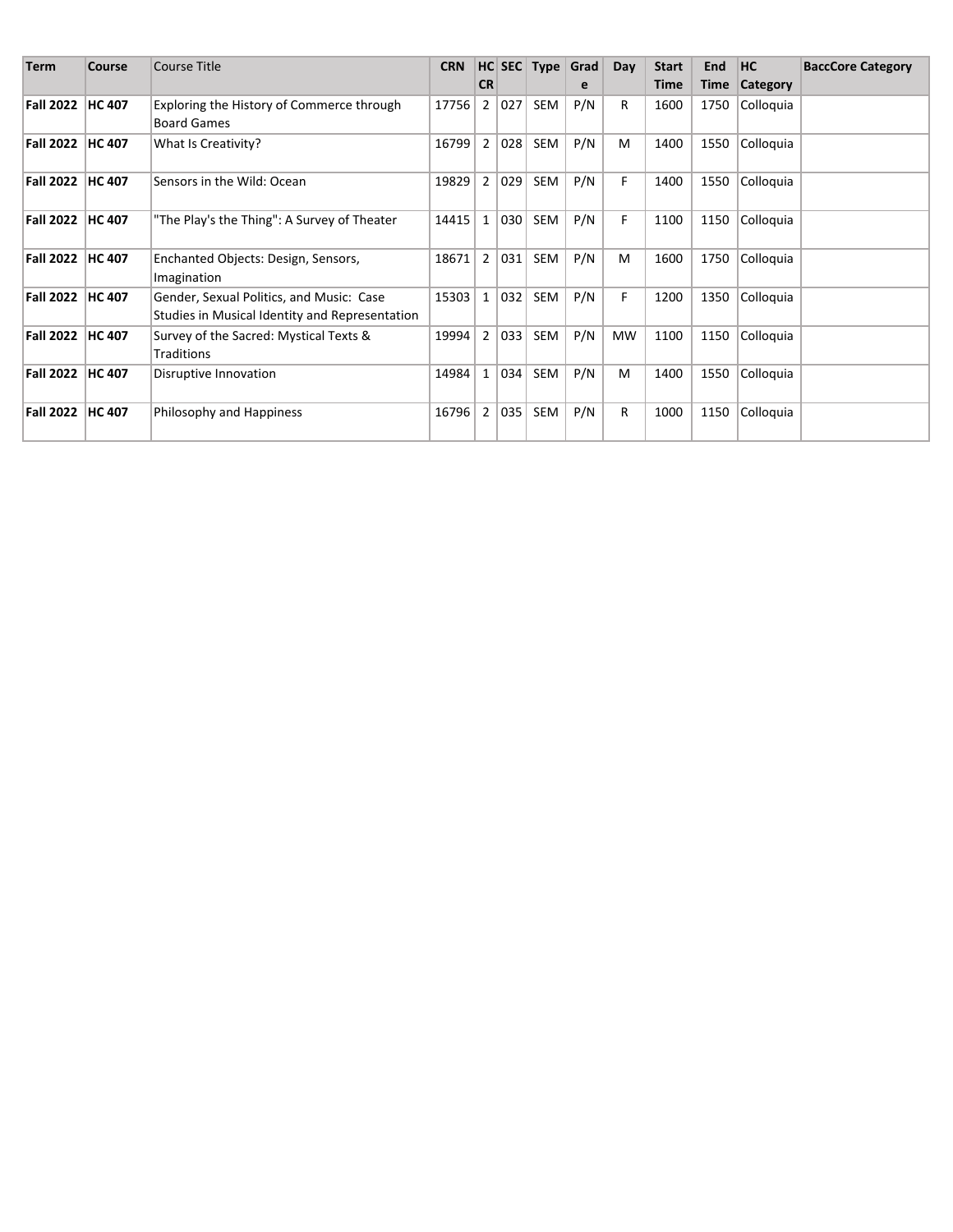| Term              | Course              | <b>Course Title</b>                          | <b>CRN</b>        |                                               |     | HC SEC Type Grad |         | Day        | <b>Start</b> | End  | HC                          | <b>BaccCore Category</b> |
|-------------------|---------------------|----------------------------------------------|-------------------|-----------------------------------------------|-----|------------------|---------|------------|--------------|------|-----------------------------|--------------------------|
|                   |                     |                                              |                   | <b>CR</b>                                     |     |                  | e       |            | <b>Time</b>  |      | Time Category               |                          |
| Fall 2022 BA 160H |                     | <b>B-Engaged</b>                             | 14411             | $\overline{2}$                                | 010 | <b>LEC</b>       | A-F     | TR         | 1100         | 1150 | Elective                    |                          |
| Fall 2022 BA 160H |                     | <b>B-Engaged</b>                             | 14413             | $\overline{2}$                                | 012 | <b>LEC</b>       | A-F     | <b>TR</b>  | 1300         | 1350 | Elective                    |                          |
| Fall 2022 BA 160H |                     | <b>B-Engaged</b>                             | 14807             | 2                                             | 014 | <b>LEC</b>       | A-F     | TR         | 1400         | 1450 | Elective                    |                          |
| Fall 2022 BA 160H |                     | B-Engaged                                    | 14410             | $\overline{\phantom{a}}$                      | 019 | <b>REC</b>       | A-F     | F.         | 0900         | 0950 | Elective                    |                          |
| Fall 2022 BA 211H |                     | <b>Financial Accounting</b>                  | 14724             | $\overline{4}$                                | 001 | <b>LEC</b>       | A-F     | TR         | 0800         | 0950 | Elective                    |                          |
| Fall 2022 BA 230H |                     | <b>Business Law I</b>                        | 17769             | 4                                             | 001 | LEC              | A-F     | <b>TR</b>  | 1000         | 1150 | Elective                    |                          |
| Fall 2022 BA 352H |                     | Managing Individual and Team Performance     | 16800   4         |                                               | 001 | <b>LEC</b>       | A-F     | <b>MW</b>  | 1200         |      | 1350 Elective               |                          |
| Fall 2022 BA 370H |                     | <b>Business Information Systems Overview</b> | $16802$ 4         |                                               | 001 | <b>LEC</b>       | A-F     | <b>MW</b>  | 1000         | 1150 | Elective                    |                          |
| Fall 2022 BI 445H |                     | Evolution                                    | 15562             | 3                                             | 001 | LEC              | A-F     | TR         | 1400         | 1520 | Elective                    |                          |
| <b>Fall 2022</b>  | <b>CBEE</b><br>211H | <b>Material Balances and Stoichiometry</b>   | 13559             | $\overline{\phantom{a}}$                      | 010 | LEC              | A-F     | MF         | 1200         | 1250 | Elective                    |                          |
| <b>Fall 2022</b>  | <b>CBEE</b><br>211H | Material Balances and Stoichiometry          | 13560             | $\overline{\phantom{a}}$                      | 011 | <b>REC</b>       | A-F     | W          | 1200         | 1250 | Elective                    |                          |
| <b>Fall 2022</b>  | <b>CBEE</b><br>211H | Material Balances and Stoichiometry          | 13561             | $1\vert$                                      | 012 | STU              | A-F     | W          | 1400         | 1450 | Elective                    |                          |
| Fall 2022 CH 361H |                     | <b>Experimental Chemistry I</b>              | 11539             | $\mathbf{3}$                                  | 010 | LEC              | A-F     | M          | 1600         | 1650 | Elective                    |                          |
| Fall 2022 CH 361H |                     | <b>Experimental Chemistry I</b>              | 11540             | 4                                             | 011 | LAB              | A-F     | TR         | 800          | 1120 | Elective                    |                          |
| Fall 2022 CH 361H |                     | <b>Experimental Chemistry I</b>              | 11541             | $\mathord{\hspace{1pt}\text{--}\hspace{1pt}}$ | 012 | LAB              | A-F     | <b>TR</b>  | 1300         | 1620 | Elective                    |                          |
| Fall 2022 CH 361H |                     | <b>Experimental Chemistry I</b>              | $16110$ -         |                                               | 013 | LAB              | A-F     | WF         | 1200         | 1520 | Elective                    |                          |
| Fall 2022 CH 461H |                     | <b>Experimental Chemistry II</b>             | 18355             | 3 <sup>1</sup>                                | 002 | <b>LEC</b>       | A-F     | WF         | 1100         |      | 1150 Elective               |                          |
|                   | Fall 2022 CH 461H   | Experimental Chemistry II                    | $18358$ - 020 LAB |                                               |     |                  | $ $ A-F |            |              |      | WF   1200   1450   Elective |                          |
| Fall 2022 CH 464H |                     | <b>Experimental Chemistry II</b>             | 11542             | $\mathbf{3}$                                  | 001 | LEC              | A-F     | MW         | 1300         | 1350 | Elective                    |                          |
| Fall 2022 CH 464H |                     | <b>Experimental Chemistry II</b>             | 11706             | $\overline{\phantom{a}}$                      | 010 | LAB              | A-F     | MW         | 1400         | 1650 | Elective                    |                          |
|                   | Fall 2022 CHE 331H  | Transport Phenomena I                        | 13572             | $\overline{\phantom{a}}$                      | 010 | LEC              | A-F     | <b>MWF</b> | 800          | 850  | Elective                    |                          |
|                   | Fall 2022 CHE 331H  | Transport Phenomena I                        | 16775             | $\mathbf{1}$                                  | 011 | STU              | A-F     | MF         | 1300         | 1350 | Elective                    |                          |
| Fall 2022 CS 321H |                     | Introduction to Theory of Computation        | 15491             | 3                                             | 001 | LEC              | A-F     | <b>MWF</b> | 1100         | 1150 | Elective                    |                          |
| Fall 2022 CS 331H |                     | Introduction to Artificial Intelligence      | $19942 \mid 4$    |                                               | 001 | <b>LEC</b>       | A-F     | TR         | 800          | 950  | Elective                    |                          |
| Fall 2022 CS 434H |                     | Machine Learning and Data Mining             | 19943             | $\overline{4}$                                | 001 | LEC              | A-F     | TR         | 1000         | 1150 | Elective                    |                          |
| <b>Fall 2022</b>  | <b>DSGN</b><br>341H | Design Thinking and Process Innovation       | 16912             | $\overline{4}$                                | 001 | <b>HYB</b>       | A-F     | T          | 1000         | 1150 | Elective                    |                          |
| <b>Fall 2022</b>  | <b>ENGR</b><br>100H | The Oregon State Engineering Student         | 18649             | 3                                             | 010 | LEC              | A-F     | MF         | 800          | 850  | Elective                    |                          |
| <b>Fall 2022</b>  | <b>ENGR</b><br>100H | The Oregon State Engineering Student         | 18665             | $\overline{\phantom{a}}$                      | 011 | STU              | A-F     | Τ          | 800          | 950  | Elective                    |                          |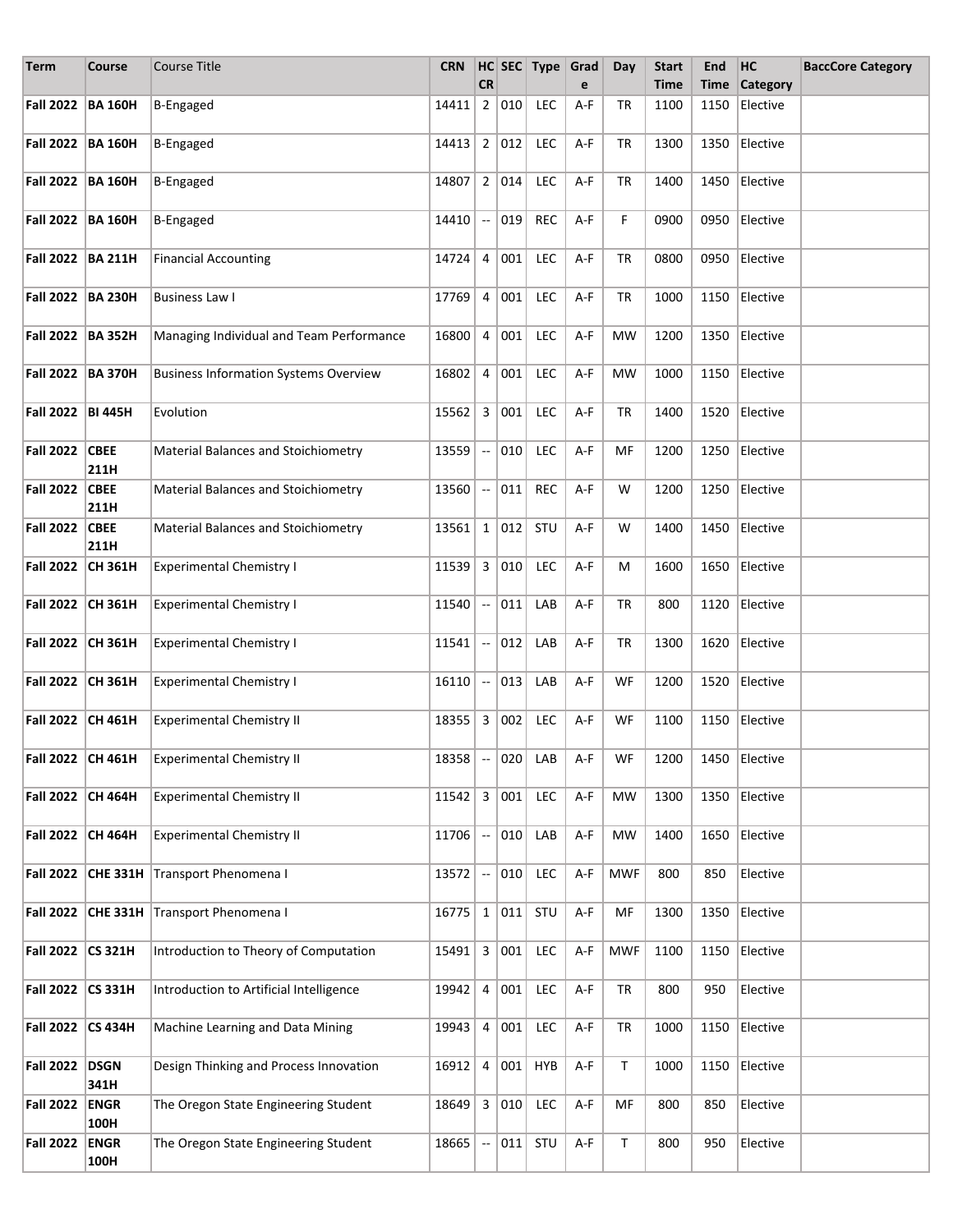| <b>Term</b>           | Course              | Course Title                           | <b>CRN</b>              |                          |     | HC SEC Type Grad |       | Day                      | <b>Start</b>   | End                      | HC              | <b>BaccCore Category</b> |
|-----------------------|---------------------|----------------------------------------|-------------------------|--------------------------|-----|------------------|-------|--------------------------|----------------|--------------------------|-----------------|--------------------------|
|                       |                     |                                        |                         | <b>CR</b>                |     |                  | e     |                          | <b>Time</b>    | Time                     | <b>Category</b> |                          |
| Fall 2022             | <b>ENGR</b><br>100H | The Oregon State Engineering Student   | 20156                   | --                       | 012 | STU              | A-F   | T                        | 1600           | 1750                     | Elective        |                          |
| <b>Fall 2022</b>      | <b>ENGR</b><br>100H | The Oregon State Engineering Student   | 20157                   | $\overline{\phantom{a}}$ | 013 | STU              | A-F   | W                        | 1400           | 1550                     | Elective        |                          |
| <b>Fall 2022</b>      | <b>ENGR</b><br>100H | The Oregon State Engineering Student   | 20158                   | $\overline{\phantom{a}}$ | 014 | STU              | A-F   | R                        | 1200           | 1350                     | Elective        |                          |
| <b>Fall 2022</b>      | <b>ENGR</b><br>100H | The Oregon State Engineering Student   | 18650                   | 3                        | 020 | LEC              | A-F   | MF                       | 1300           | 1350                     | Elective        |                          |
| <b>Fall 2022</b>      | <b>ENGR</b><br>100H | The Oregon State Engineering Student   | 18651                   | щ,                       | 021 | STU              | $A-F$ | $\mathsf{T}$             | 1400           | 1550                     | Elective        |                          |
| <b>Fall 2022</b>      | <b>ENGR</b><br>100H | The Oregon State Engineering Student   | 20162                   | $\overline{\phantom{a}}$ | 022 | STU              | A-F   | W                        | 1200           | 1350                     | Elective        |                          |
| Fall 2022             | <b>ENGR</b><br>100H | The Oregon State Engineering Student   | 20163                   | $\overline{\phantom{a}}$ | 023 | STU              | A-F   | R                        | 800            | 950                      | Elective        |                          |
| Fall 2022             | <b>ENGR</b><br>100H | The Oregon State Engineering Student   | 20164                   | $\overline{\phantom{a}}$ | 024 | STU              | A-F   | R                        | 1600           | 1750                     | Elective        |                          |
| Fall 2022             | <b>ENGR</b><br>201H | <b>Electrical Fundamentals I</b>       | 15399                   | 3                        | 001 | <b>LEC</b>       | A-F   | MW                       | 1400           | 1450                     | Elective        |                          |
| Fall 2022             | <b>ENGR</b><br>201H | Electrical Fundamentals I              | 15400                   | --                       | 010 | LAB              | A-F   | R                        | 1000           | 1150                     | Elective        |                          |
| <b>Fall 2022</b>      | <b>ENGR</b><br>211H | Statics                                | 14991                   | 3                        | 001 | LEC              | A-F   | <b>MW</b>                | 1600           | 1650                     | Elective        |                          |
| <b>Fall 2022</b>      | <b>ENGR</b><br>211H | <b>Statics</b>                         | 14992                   | --                       | 010 | <b>REC</b>       | A-F   | F                        | 1000           | 1150                     | Elective        |                          |
| <b>Fall 2022</b>      | <b>HC 409</b>       | Civic Engagement                       | 13290                   | $\mathbf{1}$             |     | 005 PRAC         | P/N   | $-$                      | $-$            | $\overline{\phantom{a}}$ | Elective        |                          |
| Fall 2022   HC 409    |                     | Conversants                            | 10931                   | $\mathbf{1}$             |     | 007 PRAC         | P/N   | $\overline{\phantom{a}}$ | $\overline{a}$ | $\overline{\phantom{a}}$ | Elective        |                          |
| <b>Fall 2022 MATS</b> | 321H                | Introduction to Materials Science      | 16186                   | 4                        | 001 | LEC              | A-F   | <b>TR</b>                | 1200           | 1350                     | Elective        |                          |
| Fall 2022  ME 373H    |                     | <b>Mechanical Engineering Methods</b>  | 18179                   | $\overline{4}$           | 001 | <b>LEC</b>       | A-F   | MW                       | 1000           | 1150                     | Elective        |                          |
| Fall 2022             | <b>ME 382H</b>      | Introduction to Design                 | 13028                   | $\overline{\phantom{a}}$ | 001 | <b>LEC</b>       | A-F   | <b>MWF</b>               | 1500           | 1550                     | Elective        |                          |
|                       | Fall 2022   ME 382H | Introduction to Design                 | $13029$   1   010   LAB |                          |     |                  | A-F   | F                        | 1000           |                          | 1150 Elective   |                          |
| Fall 2022 ME/NSE      | 311H                | Introduction to Thermal-Fluid Sciences | 20012                   | 4                        | 001 | LEC              | A-F   | TR                       | 800            | 950                      | Elective        |                          |
|                       |                     | Fall 2022   MTH 252H Integral Calculus | $13516 \mid 4$          |                          | 002 | LEC              | A-F   | MW                       | 1000           |                          | 1150 Elective   |                          |
|                       |                     | Fall 2022   MTH 254H Vector Calculus I | 11544                   | 4                        | 001 | LEC              | A-F   | <b>MW</b>                | 1400           |                          | 1550 Elective   |                          |
|                       |                     | Fall 2022   MTH 254H Vector Calculus I | 12689                   | 4                        | 002 | <b>LEC</b>       | A-F   | MW                       | 1200           |                          | 1350 Elective   |                          |
| Fall 2022   NSE/ME    | 311H                | Introduction to Thermal-Fluid Sciences | 20086                   | $\overline{4}$           | 001 | <b>LEC</b>       | A-F   | TR                       | 800            | 950                      | Elective        |                          |
| Fall 2022             | <b>PH 222H</b>      | Recitation for Physics 212             | $16188$ 1               |                          | 001 | REC              | P/N   | R                        | 1100           |                          | 1150 Elective   |                          |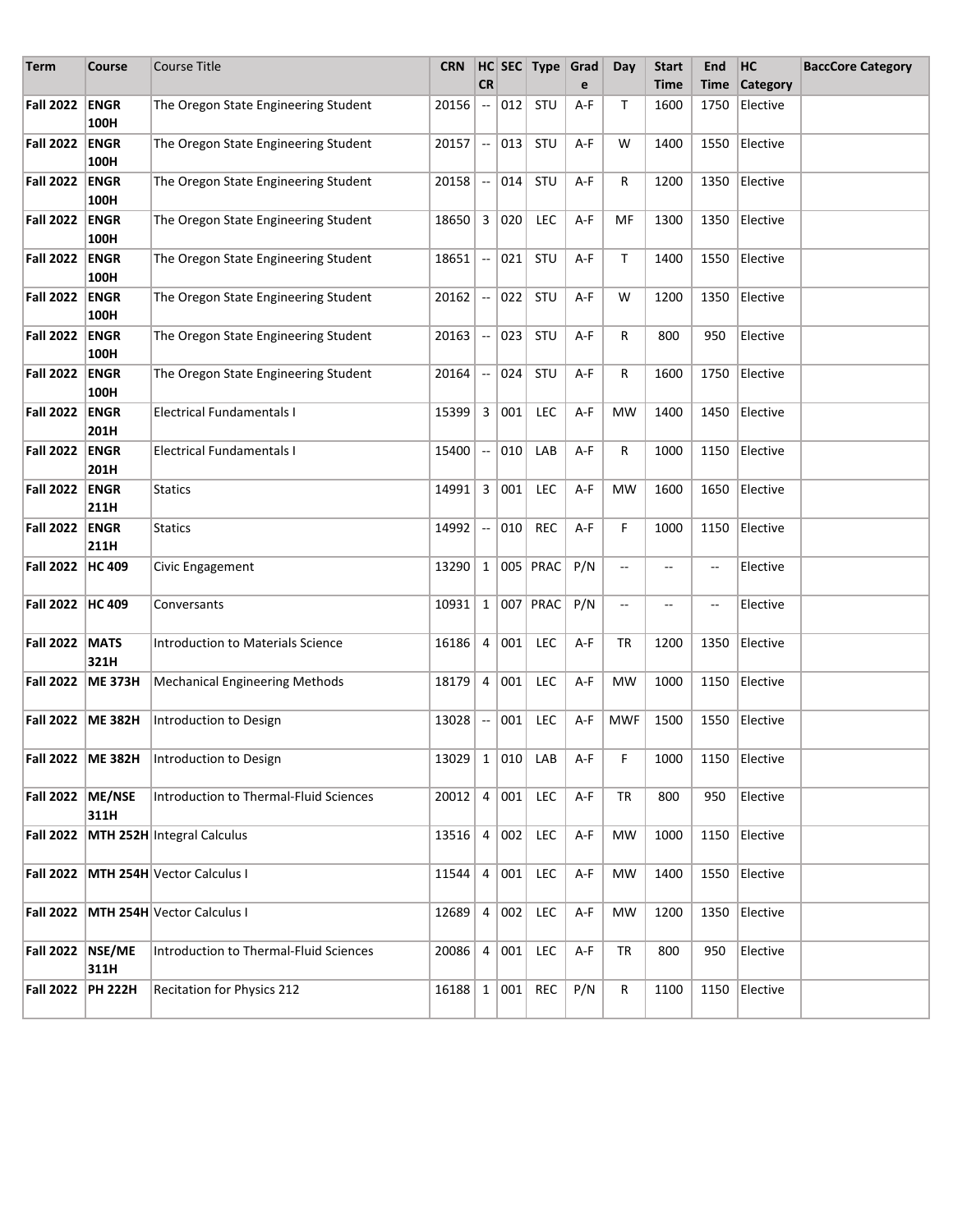| <b>Term</b>        | <b>Course</b> | <b>Course Title</b>                | <b>CRN</b> |              |     |            | HC SEC Type Grad | Day          | <b>Start</b> | End  | HC              | <b>BaccCore Category</b> |
|--------------------|---------------|------------------------------------|------------|--------------|-----|------------|------------------|--------------|--------------|------|-----------------|--------------------------|
|                    |               |                                    |            | <b>CR</b>    |     |            | e                |              | <b>Time</b>  | Time | <b>Category</b> |                          |
| Fall 2022   HC 408 |               | Thesis Stage 1: Plan               | 18177      | $\mathbf{1}$ | 010 | WS         | P/N              | $\mathsf{R}$ | 1500         | 1550 | <b>Thesis</b>   |                          |
| Fall 2022   HC 408 |               | Thesis Stage 1: Plan               | 18178      | $\mathbf{1}$ | 011 | <b>WS</b>  | P/N              | F.           | 900          | 950  | Thesis          |                          |
| Fall 2022   HC 408 |               | Thesis Stage 1: Plan               | 18172      | $\mathbf{1}$ | 012 | <b>WS</b>  | P/N              | M            | 1600         | 1650 | Thesis          |                          |
| Fall 2022   HC 408 |               | Thesis Stage 1: Plan               | 18174      | $\mathbf{1}$ | 013 | <b>WS</b>  | P/N              | T.           | 1600         | 1650 | <b>Thesis</b>   |                          |
| Fall 2022 HC 408   |               | Thesis Stage 1: Plan               | 18175      | $\mathbf{1}$ | 014 | <b>WS</b>  | P/N              | W            | 1200         | 1250 | <b>Thesis</b>   |                          |
| Fall 2022   HC 408 |               | Thesis Stage 1: Plan               | 18176      | $\mathbf{1}$ | 015 | <b>WS</b>  | P/N              | W            | 1800         | 1850 | <b>Thesis</b>   |                          |
| Fall 2022 HC 408   |               | Thesis Stage 1: Plan               | 20077      | $\mathbf{1}$ | 016 | <b>WS</b>  | P/N              | T            | 1000         | 1050 | Thesis          |                          |
| Fall 2022   HC 408 |               | Thesis Stage 2: Explore & Build    | 12548      | $\mathbf{1}$ | 020 | <b>HYB</b> | P/N              | W            | 1700         | 1750 | <b>Thesis</b>   |                          |
| Fall 2022   HC 408 |               | Thesis Stage 2: Explore & Build    | 19938      | $\mathbf{1}$ | 021 | HYB        | P/N              | W            | 1600         | 1650 | <b>Thesis</b>   |                          |
| Fall 2022   HC 408 |               | Thesis Stage 4: Compose & Complete | 13817      | $\mathbf{1}$ | 040 | <b>WS</b>  | P/N              | F            | 1400         | 1550 | <b>Thesis</b>   |                          |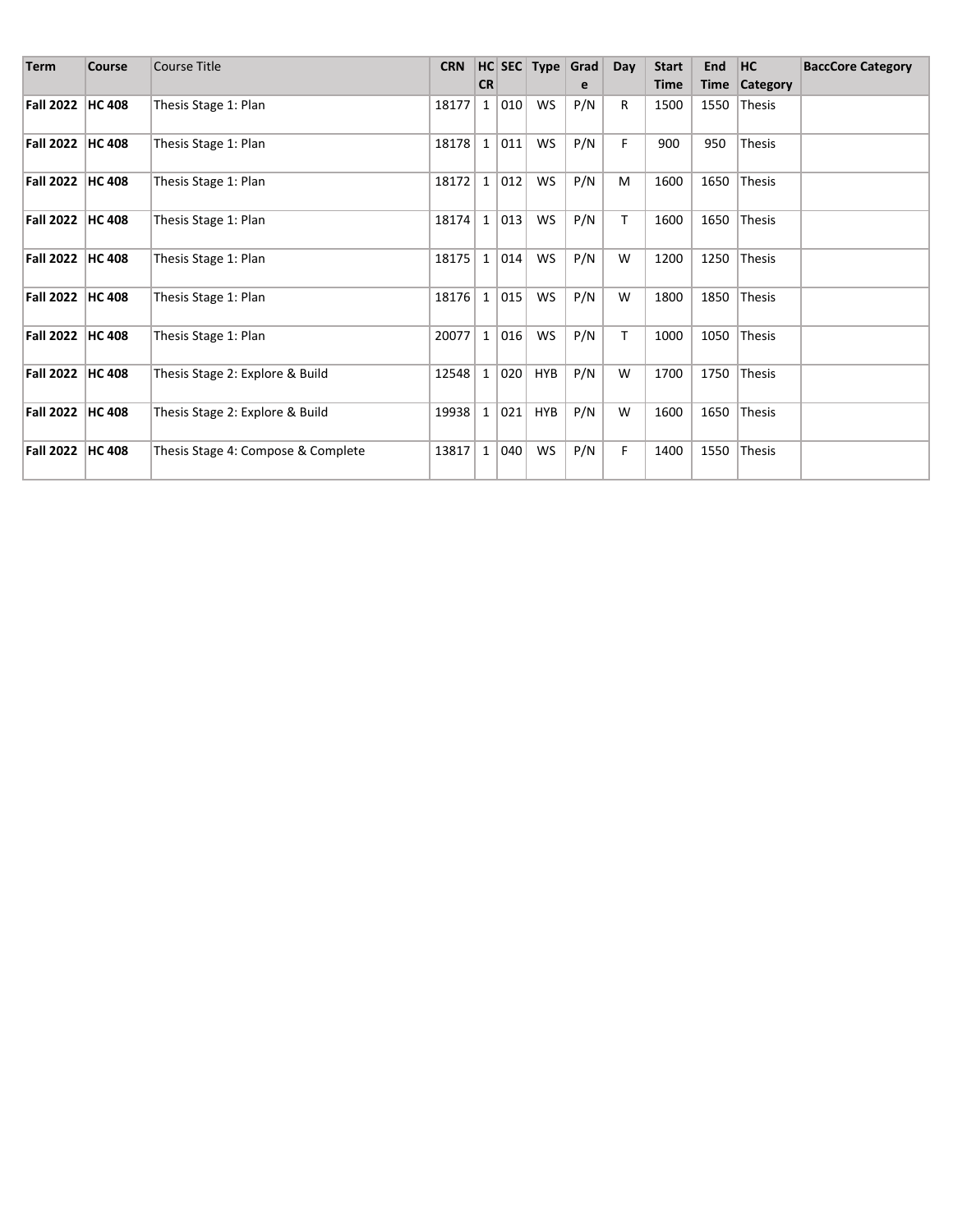| Term           | Course                 | <b>Course Title</b>                                                | <b>CRN</b> |                          |         | HC SEC Type | Grad                           | Day        | <b>Start</b> | End        | HC                    | <b>BaccCore Category</b>                      |
|----------------|------------------------|--------------------------------------------------------------------|------------|--------------------------|---------|-------------|--------------------------------|------------|--------------|------------|-----------------------|-----------------------------------------------|
|                |                        |                                                                    |            | <b>CR</b>                |         |             | e                              |            | Time         | Time       | <b>Category</b>       |                                               |
| Winter<br>2023 | <b>ANTH</b><br>313H    | Peoples of the World: Latin America                                |            | 3                        | 001     | <b>LEC</b>  | A-F                            | TBD        | TBD          | TBD        | <b>BaccCore</b>       | <b>Cultural Diversity</b>                     |
| Winter<br>2023 | ANTH<br>361H           | <b>Food Justice</b>                                                |            | 4                        | 001     | <b>LEC</b>  | A-F                            | <b>TBD</b> | <b>TBD</b>   | TBD        | <b>BaccCore</b>       | Difference, Power,<br>Discrimination          |
| Winter<br>2023 | <b>BI 222H</b>         | Principles of Biology: Organisms                                   |            | 4                        | 001     | <b>LEC</b>  | A-F                            | <b>MWF</b> | 1300         | 1350       | BaccCore              | <b>Biological Sciences</b>                    |
| Winter<br>2023 | <b>BI 222H</b>         | Principles of Biology: Organisms                                   |            | --                       | 010     | LAB         | A-F                            | W          | 1400         | 1650       |                       | BaccCore   Biological Sciences                |
| Winter<br>2023 | <b>BI 222H</b>         | Principles of Biology: Organisms                                   |            | $\overline{\phantom{a}}$ | 011     | LAB         | A-F                            | R          | 800          | 1050       |                       | BaccCore   Biological Sciences                |
| Winter<br>2023 | <b>BI 222H</b>         | Principles of Biology: Organisms                                   |            | $\overline{\phantom{a}}$ | 012     | LAB         | A-F                            | F          | 1400         | 1650       |                       | BaccCore   Biological Sciences                |
| Winter<br>2023 | <b>CH 232H</b>         | <b>General Chemistry</b>                                           |            | 4                        | 001     | <b>LEC</b>  | A-F                            | <b>MWF</b> | 1200         | 1250       |                       | BaccCore   Physical Sciences                  |
| Winter<br>2023 | <b>CH 232H</b>         | <b>General Chemistry</b>                                           |            | $\overline{\phantom{a}}$ | 010     | <b>REC</b>  | A-F                            | Τ          | 1400         | 1450       |                       | BaccCore   Physical Sciences                  |
| Winter<br>2023 | <b>CH 232H</b>         | <b>General Chemistry</b>                                           |            | $\overline{\phantom{a}}$ | 011     | <b>REC</b>  | A-F                            | R          | 1100         | 1150       |                       | BaccCore   Physical Sciences                  |
| Winter<br>2023 | <b>CH 262H</b>         | Laboratory for Chemistry 232H                                      |            | 1                        | 010     | LAB         | A-F                            | T.         | 1500         | 1750       | <b>BaccCore</b>       | <b>Physical Sciences</b>                      |
| Winter<br>2023 | <b>CH 262H</b>         | Laboratory for Chemistry 232H                                      |            |                          | 1   011 | LAB         | A-F                            | R          | 1200         | 1450       |                       | BaccCore Physical Sciences                    |
| Winter<br>2023 | <b>COMM</b><br>218H    | <b>Interpersonal Communication</b>                                 |            | 3                        | 001     | <b>LEC</b>  | A-F                            | <b>TBD</b> | <b>TBD</b>   | TBD        | BaccCore Speech       |                                               |
| Winter<br>2023 | <b>ED 219H</b>         | Social Justice, Civil Rights, and Multiculturalism<br>in Education |            | 3                        | 001     | <b>LEC</b>  | A-F                            | <b>TBD</b> | TBD          | <b>TBD</b> |                       | BaccCore Difference, Power,<br>Discrimination |
| Winter<br>2023 | <b>HC 199</b>          | <b>Honors Writing</b>                                              |            | 3                        | 001     | <b>LEC</b>  | A-F                            | <b>MWF</b> | 1000         | 1050       | <b>BaccCore</b>       | Writing II                                    |
| Winter<br>2023 | <b>HC 199</b>          | <b>Honors Writing</b>                                              |            | 3                        | 002     | <b>LEC</b>  | A-F                            | TR         | 1000         | 1120       | BaccCore   Writing II |                                               |
| Winter<br>2023 | <b>HSTS</b><br>417H    | History of Medicine                                                |            | 4                        | 001     | <b>LEC</b>  | A-F                            | TR         | 1000         | 1150       |                       | BaccCore Science, Technology,<br>Society      |
| Winter<br>2023 |                        | MUS 102H History of Rock & Roll                                    |            | 3                        | 001     | <b>LEC</b>  | A-F                            | <b>MWF</b> | 1200         | 1250       | <b>BaccCore</b>       | Literature & The Arts                         |
| Winter<br>2023 | <b>PH 213H</b>         | General Physics with Calculus                                      |            | 4                        | 001     | LEC         | $\mathsf{A}\text{-}\mathsf{F}$ | <b>MF</b>  |              |            |                       | 1300   1350   BaccCore   Physical Sciences    |
| Winter<br>2023 | <b>PH 213H</b>         | <b>General Physics with Calculus</b>                               |            | --                       | 002     | STU         | A-F                            | W          | 1200         | 1350       |                       | BaccCore   Physical Sciences                  |
| Winter<br>2023 | <b>PH 213H</b>         | <b>General Physics with Calculus</b>                               |            | --                       | 010     | LAB         | A-F                            | Τ          | 800          | 950        | <b>BaccCore</b>       | Physical Sciences                             |
| Winter<br>2023 | <b>PH 213H</b>         | <b>General Physics with Calculus</b>                               |            | $\overline{\phantom{a}}$ | 020     | LAB         | A-F                            | Τ          | 1600         | 1750       | <b>BaccCore</b>       | Physical Sciences                             |
| Winter<br>2023 | <b>PH 223H</b>         | Recitation for Physics 213                                         |            | $1\vert$                 | 001     | <b>REC</b>  | P/N                            | R          | 1100         | 1150       |                       | BaccCore   Physical Sciences                  |
| Winter<br>2023 | <b>PH 313H</b>         | <b>Energy Alternatives</b>                                         |            |                          | 3   001 | <b>LEC</b>  | A-F                            | <b>MWF</b> | 900          | 950        |                       | BaccCore Science, Technology,<br>Society      |
| Winter<br>2023 | PHL/REL<br>443H        | World Views and Environmental Values                               |            |                          | 3   001 | <b>LEC</b>  | A-F                            | MW         | 830          | 950        | <b>BaccCore</b>       | Contemporary Global<br>Issues                 |
| Winter<br>2023 | PHL/REL<br>444H        | <b>Biomedical Ethics</b>                                           |            | 4                        | 001     | <b>LEC</b>  | A-F                            | TR         | 1000         | 1150       | BaccCore              | Science, Technology,<br>Society               |
| Winter<br>2023 | <b>PSY 202H</b>        | <b>General Psychology</b>                                          |            | 4                        | 001     | <b>LEC</b>  | A-F                            | TR         | 1400         | 1550       | BaccCore              | Social Processes &<br>Institutions            |
| Winter<br>2023 | <b>REL/PHL</b><br>443H | World Views and Environmental Values                               |            | 3                        | 001     | <b>LEC</b>  | A-F                            | MW         | 830          | 950        | BaccCore              | Contemporary Global<br>Issues                 |
| Winter<br>2023 | <b>REL/PHL</b><br>444H | <b>Biomedical Ethics</b>                                           |            | 4                        | 001     | <b>LEC</b>  | A-F                            | TR         | 1000         | 1150       | BaccCore              | Science, Technology,<br>Society               |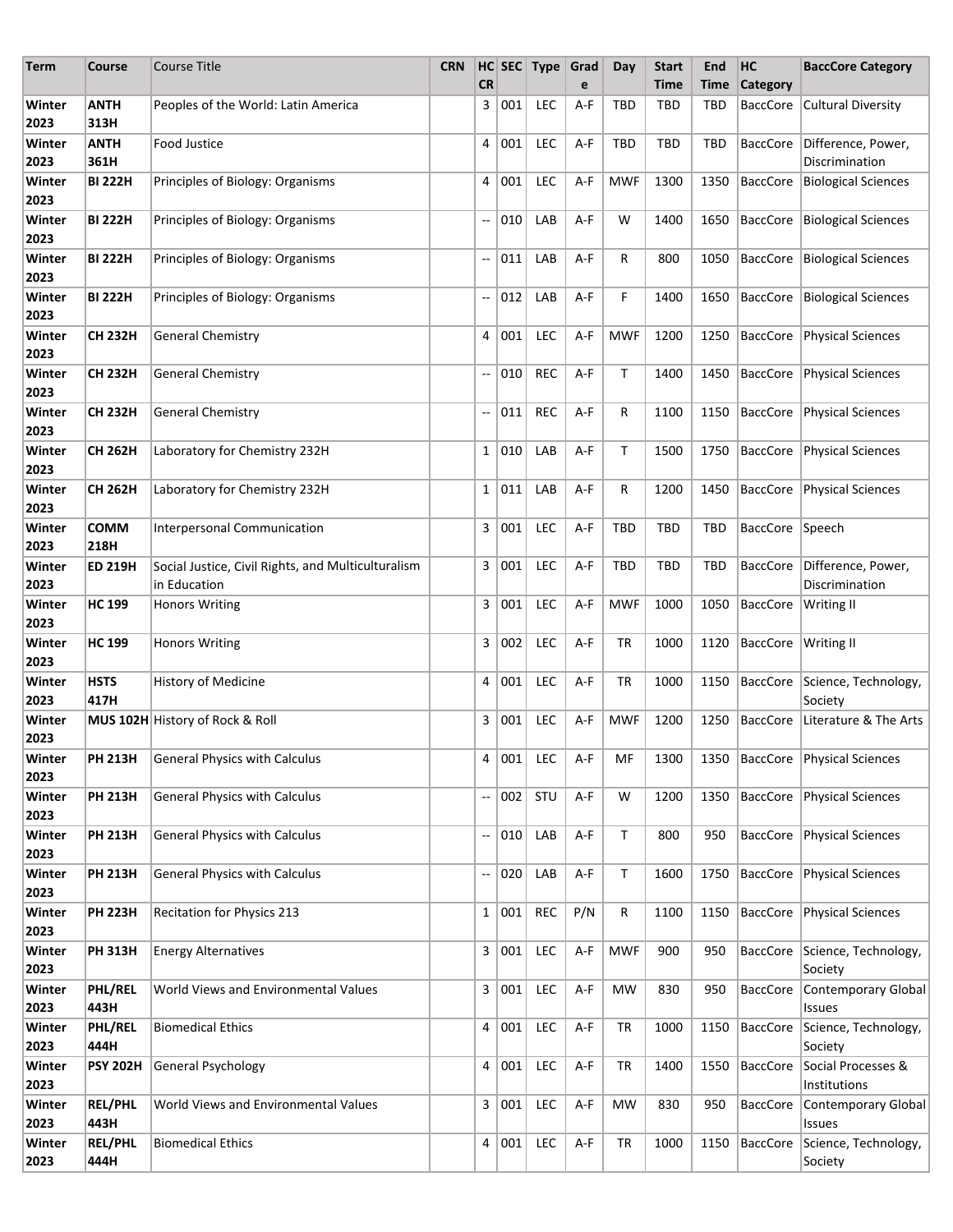| <b>Term</b> | Course         | Course Title                        | <b>CRN</b> |           |     |     | HC SEC Type Grad | Day       | <b>Start</b> | <b>End</b>  | <b>HC</b>       | <b>BaccCore Category</b> |
|-------------|----------------|-------------------------------------|------------|-----------|-----|-----|------------------|-----------|--------------|-------------|-----------------|--------------------------|
|             |                |                                     |            | <b>CR</b> |     |     | e                |           | <b>Time</b>  | <b>Time</b> | <b>Category</b> |                          |
| Winter      | <b>WGSS</b>    | Disney: Gender, Race, and Empire    |            | 3         | 001 | LEC | $A-F$            | <b>TR</b> | 1600         | 1720        | BaccCore        | Difference, Power,       |
| 2023        | 325H           |                                     |            |           |     |     |                  |           |              |             |                 | Discrimination           |
| Winter      |                | <b>WLC 241H</b> Grimm's Fairy Tales |            | 4         | 001 | LEC | $A-F$            | <b>MW</b> | 1600         | 1750        | BaccCore        | Western Culture          |
| 2023        |                |                                     |            |           |     |     |                  |           |              |             |                 |                          |
| Winter      | <b>WR 121H</b> | <b>English Composition</b>          |            | 3         | 001 | LEC | $A-F$            | TR        | 1200         | 1350        | BaccCore        | Writing I                |
| 2023        |                |                                     |            |           |     |     |                  |           |              |             |                 |                          |
| Winter      | <b>WR 327H</b> | <b>Technical Writing</b>            |            | 3         | 001 | LEC | $A-F$            | TBD       | TBD          | <b>TBD</b>  | BaccCore        | Writing II               |
| 2023        |                |                                     |            |           |     |     |                  |           |              |             |                 |                          |
| Winter      | <b>WR 362H</b> | <b>Science Writing</b>              |            | 3         | 001 | LEC | $A-F$            | <b>TR</b> | 1000         | 1120        | BaccCore        | Writing II               |
| 2023        |                |                                     |            |           |     |     |                  |           |              |             |                 |                          |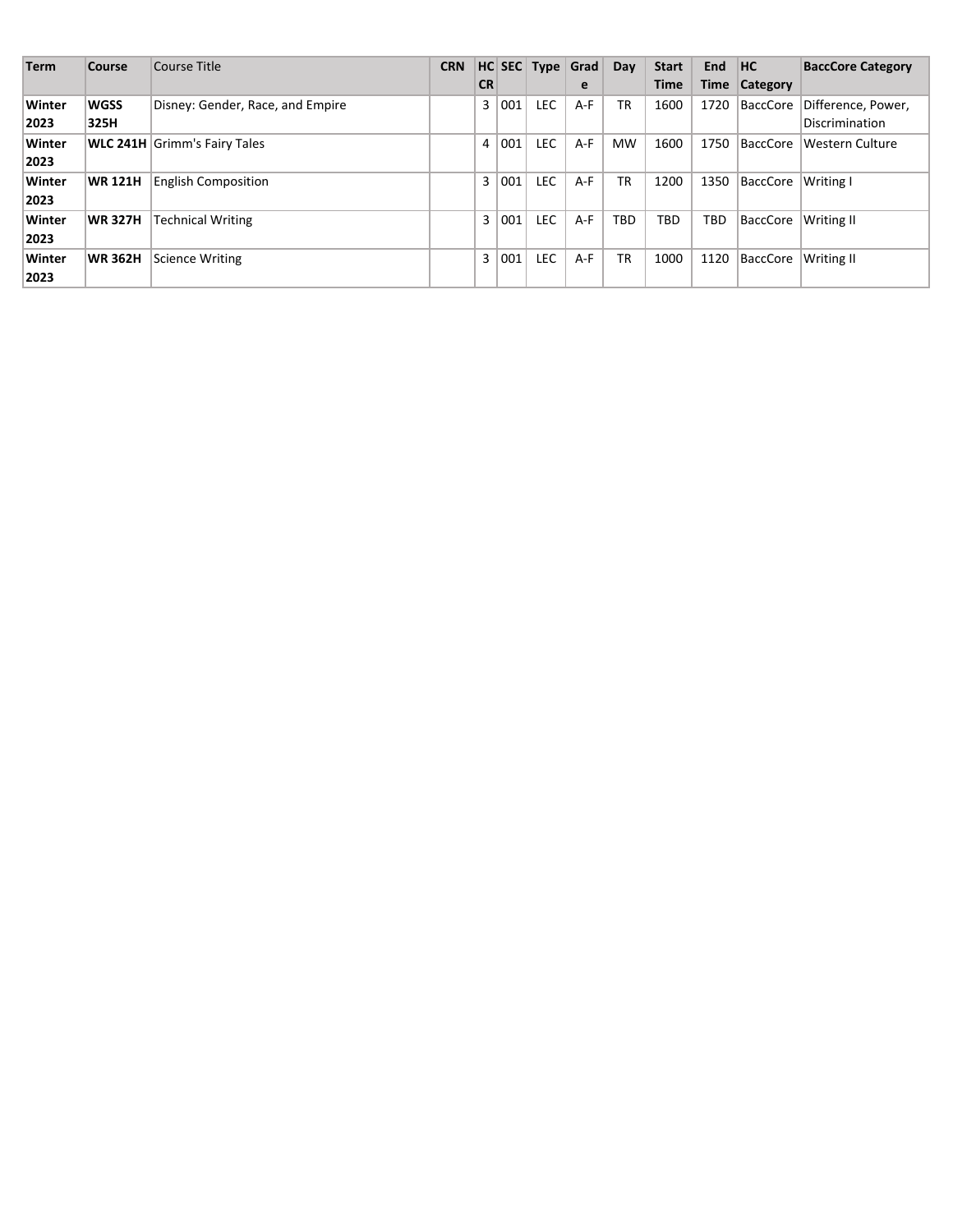| Term           | Course        | <b>Course Title</b>                                                         | <b>CRN</b> |                |         | HC SEC Type Grad |     | Day          | <b>Start</b> | End  | HC              | <b>BaccCore Category</b> |
|----------------|---------------|-----------------------------------------------------------------------------|------------|----------------|---------|------------------|-----|--------------|--------------|------|-----------------|--------------------------|
|                |               |                                                                             |            | <b>CR</b>      |         |                  | e   |              | Time         | Time | <b>Category</b> |                          |
| Winter<br>2023 | <b>HC 299</b> | Expanding Sustainable Design for Society into K-<br>12 Schools              |            | 1              | 002     | SEM              | P/N | Т            | 1600         | 1650 | Colloquia       |                          |
| Winter<br>2023 | <b>HC 299</b> | <b>Economics for a Better World</b>                                         |            | $\mathbf{1}$   | 003     | SEM              | A-F | М            | 1100         | 1150 | Colloquia       |                          |
| Winter<br>2023 | <b>HC 299</b> | <b>Experiencing Transdisciplinary Research</b>                              |            | $\mathbf{1}$   | 003     | SEM              | P/N | T            | 1000         | 1150 | Colloquia       |                          |
| Winter<br>2023 | <b>HC 299</b> | Under Surveillance: Drones, Data, and More                                  |            | $\mathbf{1}$   | 004     | SEM              | A-F | $\mathsf{T}$ | 1000         | 1050 | Colloquia       |                          |
| Winter<br>2023 | <b>HC 407</b> | <b>Cultural Considerations for International Service</b><br>(Building Hope) |            | $\mathbf{1}$   | 001     | SEM              | A-F |              |              |      | Colloquia       |                          |
| Winter<br>2023 | <b>HC 407</b> | The Hidden History of Women at Oregon State<br>University                   |            | $\mathbf{2}$   | 004     | SEM              | P/N | W            | 1000         | 1150 | Colloquia       |                          |
| Winter<br>2023 | <b>HC 407</b> | <b>Creative Practice</b>                                                    |            | $\overline{2}$ | 007     | SEM              | P/N | R            | 1000         | 1150 | Colloquia       |                          |
| Winter<br>2023 | <b>HC 407</b> | Science, Ethics and Star Trek                                               |            | $\mathbf{1}$   | 008     | SEM              | A-F | W            | 1400         | 1450 | Colloquia       |                          |
| Winter<br>2023 | <b>HC 407</b> | <b>Electric Nature</b>                                                      |            | $\overline{2}$ | 010     | SEM              | P/N | F            | 1200         | 1350 | Colloquia       |                          |
| Winter<br>2023 | <b>HC 407</b> | Sacred Places and Links to Ancient Astronomy                                |            | $\mathbf{1}$   | 011     | SEM              | P/N | Т            | 1300         | 1350 | Colloquia       |                          |
| Winter<br>2023 | <b>HC 407</b> | The Science of Science Fiction                                              |            | $\mathbf{1}$   | 012     | SEM              | P/N | R            | 1300         | 1350 | Colloquia       |                          |
| Winter<br>2023 | <b>HC 407</b> | Psychology of Personal Excellence                                           |            | $\overline{2}$ | 013     | SEM              | A-F | F            | 1000         | 1150 | Colloquia       |                          |
| Winter<br>2023 | <b>HC 407</b> | Materials, Technology, and Human Civilization                               |            | $\overline{2}$ | 015     | SEM              | P/N | W            | 1400         | 1550 | Colloquia       |                          |
| Winter<br>2023 | <b>HC 407</b> | Semiotics                                                                   |            | 1              | 017     | SEM              | P/N | F            | 1300         | 1350 | Colloquia       |                          |
| Winter<br>2023 | <b>HC 407</b> | Translations                                                                |            | 2 <sup>1</sup> | 018     | <b>SEM</b>       | P/N | <b>MW</b>    | 1300         | 1350 | Colloquia       |                          |
| Winter<br>2023 | <b>HC 407</b> | Illegitimate Music: Improvisation and Original<br>Instrumentation           |            | $\mathbf{2}$   | 019     | SEM              | P/N | W            | 1000         | 1150 | Colloquia       |                          |
| Winter<br>2023 | <b>HC 407</b> | Exploring the History of Commerce through<br><b>Board Games</b>             |            |                | 2 022   | SEM              | P/N | R            | 1400         | 1550 | Colloquia       |                          |
| Winter<br>2023 | <b>HC 407</b> | Because It's There (and looks fun): Survival as<br>Entertainment            |            |                |         | $2 023 $ SEM     | P/N | W            | 1200 1350    |      | Colloquia       |                          |
| Winter<br>2023 | <b>HC 407</b> | Last Year Experience                                                        |            |                | 2   024 | SEM              | P/N | T            | 1000         | 1150 | Colloquia       |                          |
| Winter<br>2023 | <b>HC 407</b> | Technology and the Good Life                                                |            | 2 <sup>2</sup> |         | $026$ SEM        | P/N | R            | 1400         | 1550 | Colloquia       |                          |
| Winter<br>2023 | <b>HC 407</b> | What Is Creativity?                                                         |            |                | 2   028 | SEM              | P/N | M            | 1400         | 1550 | Colloquia       |                          |
| Winter<br>2023 | <b>HC 407</b> | Energy IQ: Sustainable Energy Technology and<br>Policy                      |            | 2              | 031     | SEM              | A-F | <b>MW</b>    | 1700         | 1750 | Colloquia       |                          |
| Winter<br>2023 | <b>HC 407</b> | Visual Meaning in Pop Music                                                 |            |                | 2   033 | SEM              | A-F | F            | 1200         | 1350 | Colloquia       |                          |
| Winter<br>2023 | <b>HC 407</b> | <b>Writing About Music</b>                                                  |            | 2 <sup>2</sup> | 034     | SEM              | P/N | <b>TR</b>    | 1200         | 1250 | Colloquia       |                          |
| Winter<br>2023 | <b>HC 407</b> | Exploring Art through Creative Writing                                      |            | 2              |         | SEM              | P/N | MW           | 900          | 950  | Colloquia       |                          |
| Winter<br>2023 | <b>HC 407</b> | People Like Us: Social Class in America                                     |            | 2              |         | SEM              | P/N | М            | 1200         | 1350 | Colloquia       |                          |
| Winter<br>2023 | <b>HC 407</b> | Exploring History Through the Graphic Novel                                 |            | $\overline{2}$ |         | SEM              | P/N | T            | 1400         | 1550 | Colloquia       |                          |
| Winter<br>2023 | <b>HC 407</b> | How to be Less Wrong: A Study in Common<br>Misconceptions                   |            | 2              |         | SEM              | P/N | F            | 1000         | 1150 | Colloquia       |                          |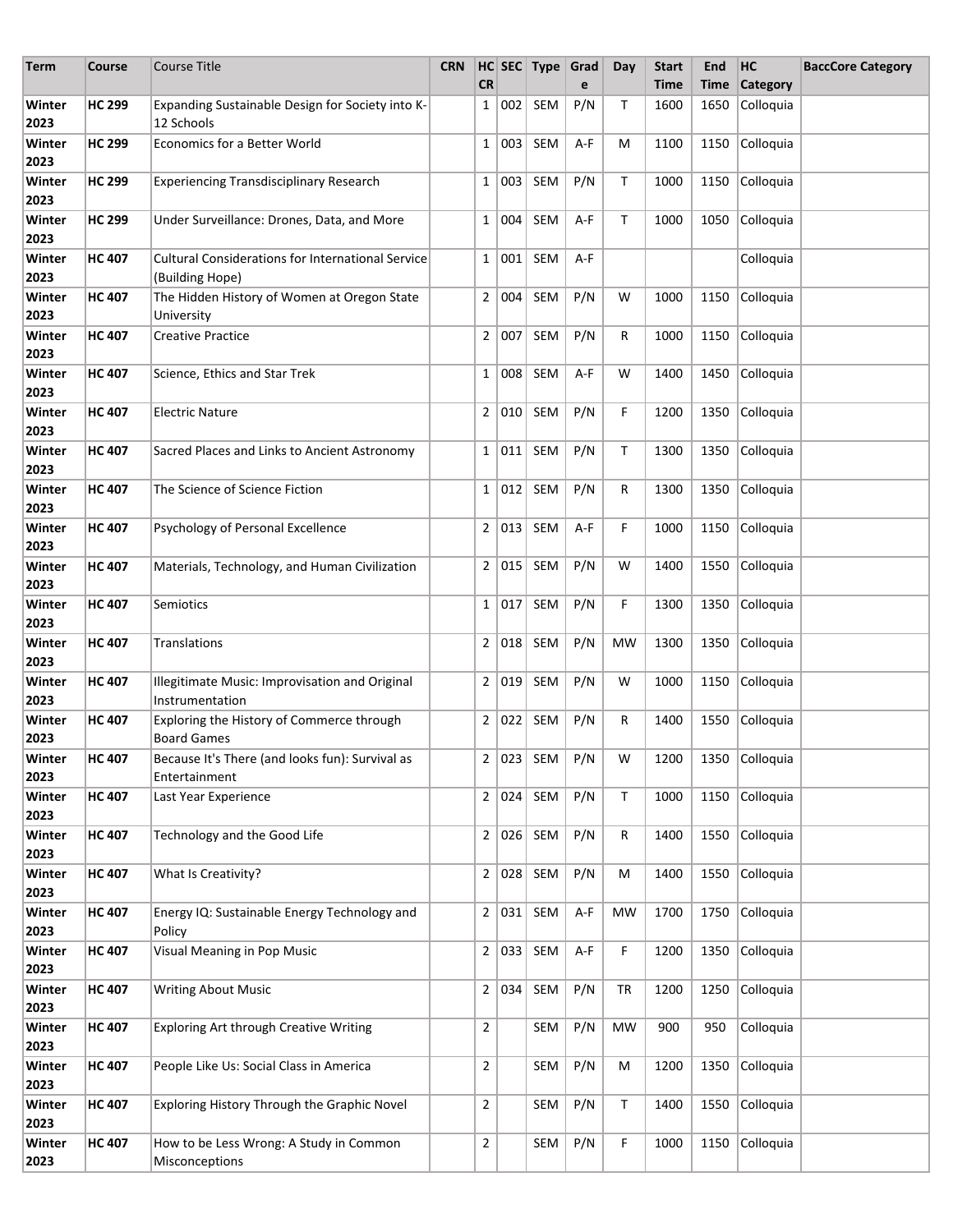| <b>Term</b>    | <b>Course</b> | Course Title                                                | <b>CRN</b> |                | $ HC $ SEC   Type   Grad |       | Day       | <b>Start</b> | <b>End</b> | <b>HC</b>       | <b>BaccCore Category</b> |
|----------------|---------------|-------------------------------------------------------------|------------|----------------|--------------------------|-------|-----------|--------------|------------|-----------------|--------------------------|
|                |               |                                                             |            | <b>CR</b>      |                          | e     |           | <b>Time</b>  | Time       | <b>Category</b> |                          |
| Winter<br>2023 | <b>HC 407</b> | American Society and Politics in Film                       |            | 1              | <b>SEM</b>               | $A-F$ | M         | 1400         | 1450       | Colloquia       |                          |
| Winter<br>2023 | <b>HC 407</b> | Introduction to Fan Fiction Studies                         |            | $\overline{2}$ | <b>SEM</b>               | $A-F$ | <b>TR</b> | 1600         | 1650       | Colloquia       |                          |
| Winter<br>2023 | <b>HC 407</b> | American Identity in the World                              |            | 2              | <b>SEM</b>               | P/N   | <b>TR</b> | 900          | 950        | Colloquia       |                          |
| Winter<br>2023 | <b>HC 407</b> | The Weird World of Quantum Mechanics                        |            | 1              | <b>SEM</b>               | $A-F$ | F         | 1400         | 1450       | Colloquia       |                          |
| Winter<br>2023 | <b>HC 407</b> | <b>Ecology and Environmental Quality in the</b><br>Himalaya |            | $\mathbf{1}$   | SEM                      | P/N   | W         | 1400         | 1550       | Colloquia       |                          |
| Winter<br>2023 | <b>HC 407</b> | Nuclear Weapons - What to Know                              |            | $\overline{2}$ | <b>SEM</b>               | P/N   | <b>MW</b> | 900          | 950        | Colloquia       |                          |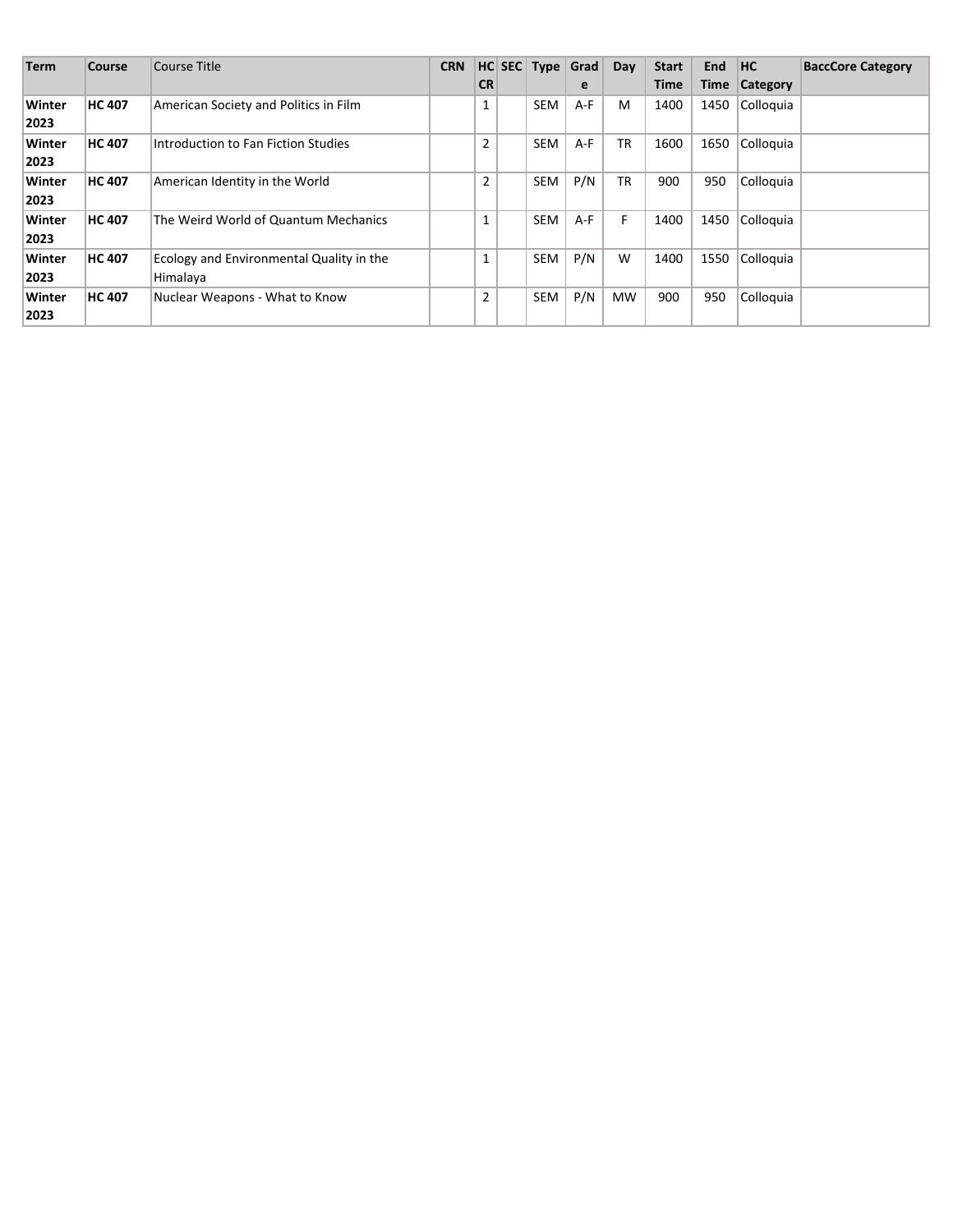| Term           | Course              | <b>Course Title</b>                                    | <b>CRN</b> |                          |                     | HC SEC Type Grad |     | Day                      | <b>Start</b> | End               | HC                                | <b>BaccCore Category</b> |
|----------------|---------------------|--------------------------------------------------------|------------|--------------------------|---------------------|------------------|-----|--------------------------|--------------|-------------------|-----------------------------------|--------------------------|
|                |                     |                                                        |            | <b>CR</b>                |                     |                  | e   |                          | <b>Time</b>  | Time              | Category                          |                          |
| Winter<br>2023 | <b>BA 161H</b>      | Innovation Nation - Awareness to Action                |            | 2 <sup>1</sup>           | $\vert$ 010 $\vert$ | LEC              | A-F | TR                       | 1100         | 1150              | Elective                          |                          |
| Winter<br>2023 | <b>BA 161H</b>      | <b>Innovation Nation - Awareness to Action</b>         |            |                          | 2 012               | LEC              | A-F | TR                       | 1300         | 1350              | Elective                          |                          |
| Winter<br>2023 | <b>BA 161H</b>      | <b>Innovation Nation - Awareness to Action</b>         |            |                          | 2   014             | LEC              | A-F | TR                       | 1400         | 1450              | Elective                          |                          |
| Winter<br>2023 | <b>BA 161H</b>      | <b>Innovation Nation - Awareness to Action</b>         |            | --                       | 019                 | <b>REC</b>       | A-F | F                        | 0900         | 0950              | Elective                          |                          |
| Winter<br>2023 | <b>BA 213H</b>      | <b>Managerial Accounting</b>                           |            | 4                        | 001                 | <b>LEC</b>       | A-F | <b>MW</b>                | 1400         | 1550              | Elective                          |                          |
| Winter<br>2023 | <b>BA 223H</b>      | <b>Principles of Marketing</b>                         |            | 4                        | 001                 | LEC              | A-F | <b>MW</b>                | 1000         | 1150              | Elective                          |                          |
| Winter<br>2023 | <b>BA 275H</b>      | Foundations of Statistical Inference                   |            | 4                        | 001                 | <b>LEC</b>       | A-F | TR                       | 1000         | 1150              | Elective                          |                          |
| Winter<br>2023 | <b>BA 354H</b>      | Managing Ethics and Corporate Social<br>Responsibility |            | 4                        | 001                 | <b>LEC</b>       | A-F | TR                       | 1200         | 1350              | Elective                          |                          |
| Winter<br>2023 | <b>BA 375H</b>      | <b>Applied Quantitative Methods</b>                    |            | 4                        | 001                 | LEC              | A-F | TR                       | 1400         | 1550              | Elective                          |                          |
| Winter<br>2023 | <b>BA 390H</b>      | <b>Principles of Marketing</b>                         |            | 4                        | 001                 | LEC              | A-F | MW                       | 1000         | 1150              | Elective                          |                          |
| Winter<br>2023 | <b>BI 370H</b>      | Ecology                                                |            | 3                        | 001                 | LEC              | A-F | TR                       | 1200         | 1320              | Elective                          |                          |
| Winter<br>2023 | <b>CBEE</b><br>212H | <b>Energy Balances</b>                                 |            | --                       | 001                 | LEC              | A-F | МF                       | 1400         | 1450              | Elective                          |                          |
| Winter<br>2023 | <b>CBEE</b><br>212H | <b>Energy Balances</b>                                 |            | $\overline{\phantom{a}}$ | 010                 | <b>REC</b>       | A-F | W                        | 1400         | 1450              | Elective                          |                          |
| Winter<br>2023 | <b>CBEE</b><br>212H | <b>Energy Balances</b>                                 |            | $1\vert$                 | 020                 | STU              | A-F | Т                        | 1300         | 1350              | Elective                          |                          |
| Winter<br>2023 | <b>CH 362H</b>      | <b>Experimental Chemistry I</b>                        |            |                          | 3   001             | LEC              | A-F | М                        | 1600         | 1650              | Elective                          |                          |
| Winter<br>2023 | <b>CH 362H</b>      | <b>Experimental Chemistry I</b>                        |            | --                       | 010                 | LAB              | A-F | TR                       | 800          | 1120              | Elective                          |                          |
| Winter<br>2023 | CH 362H             | <b>Experimental Chemistry I</b>                        |            | $\overline{\phantom{a}}$ | 011                 | LAB              | A-F | TR                       | 1300         | 1620              | Elective                          |                          |
| Winter<br>2023 | CH 362H             | Experimental Chemistry I                               |            |                          |                     |                  |     |                          |              |                   | 012 LAB A-F WF 1200 1520 Elective |                          |
| Winter<br>2023 | <b>CH 462H</b>      | <b>Experimental Chemistry II</b>                       |            | 3                        | 001                 | LEC              | A-F | W                        | 1300         | 1350              | Elective                          |                          |
| Winter<br>2023 | CH 462H             | <b>Experimental Chemistry II</b>                       |            | --                       | 010                 | LAB              | A-F | W<br>F                   | 1400<br>1300 | 1650<br>1650      | Elective                          |                          |
| Winter<br>2023 | <b>CHE 332H</b>     | Transport Phenomena II                                 |            | $\overline{\phantom{a}}$ | 001                 | LEC              | A-F | TR<br>& GRP              | 1200         | 1250              | Elective                          |                          |
| Winter<br>2023 | <b>CHE 332H</b>     | Transport Phenomena II                                 |            |                          | 1   010             | STU              | A-F | <b>MW</b>                | 1300         | 1350              | Elective                          |                          |
| Winter<br>2023 | <b>CS 325H</b>      | Analysis of Algorithms                                 |            |                          | 4   001             | LEC              | A-F | TR                       | 1400         | 1550              | Elective                          |                          |
| Winter<br>2023 | <b>HC 409</b>       | Conversants                                            |            |                          |                     | 1   005   PRAC   | P/N | --                       | --           | $\qquad \qquad -$ | Elective                          |                          |
| Winter<br>2023 | <b>HC 409</b>       | Civic Engagement                                       |            |                          |                     | 1   007   PRAC   | P/N | $\overline{\phantom{a}}$ | --           | $\qquad \qquad -$ | Elective                          |                          |
| Winter<br>2023 | <b>HC 409</b>       | Professional & Career Development                      |            | $\mathbf{1}$             |                     | 008 PRAC         | P/N | F                        | 1200         | 1350              | Elective                          |                          |
| Winter<br>2023 | <b>ME 317H</b>      | <b>Intermediate Dynamics</b>                           |            | 4                        | 001                 | LEC              | A-F | MW                       | 1000         | 1150              | Elective                          |                          |
| Winter<br>2023 | <b>ME 383H</b>      | Mechanical Component Design                            |            | --                       | 001                 | LEC              | A-F | TR                       | 830          | 950               | Elective                          |                          |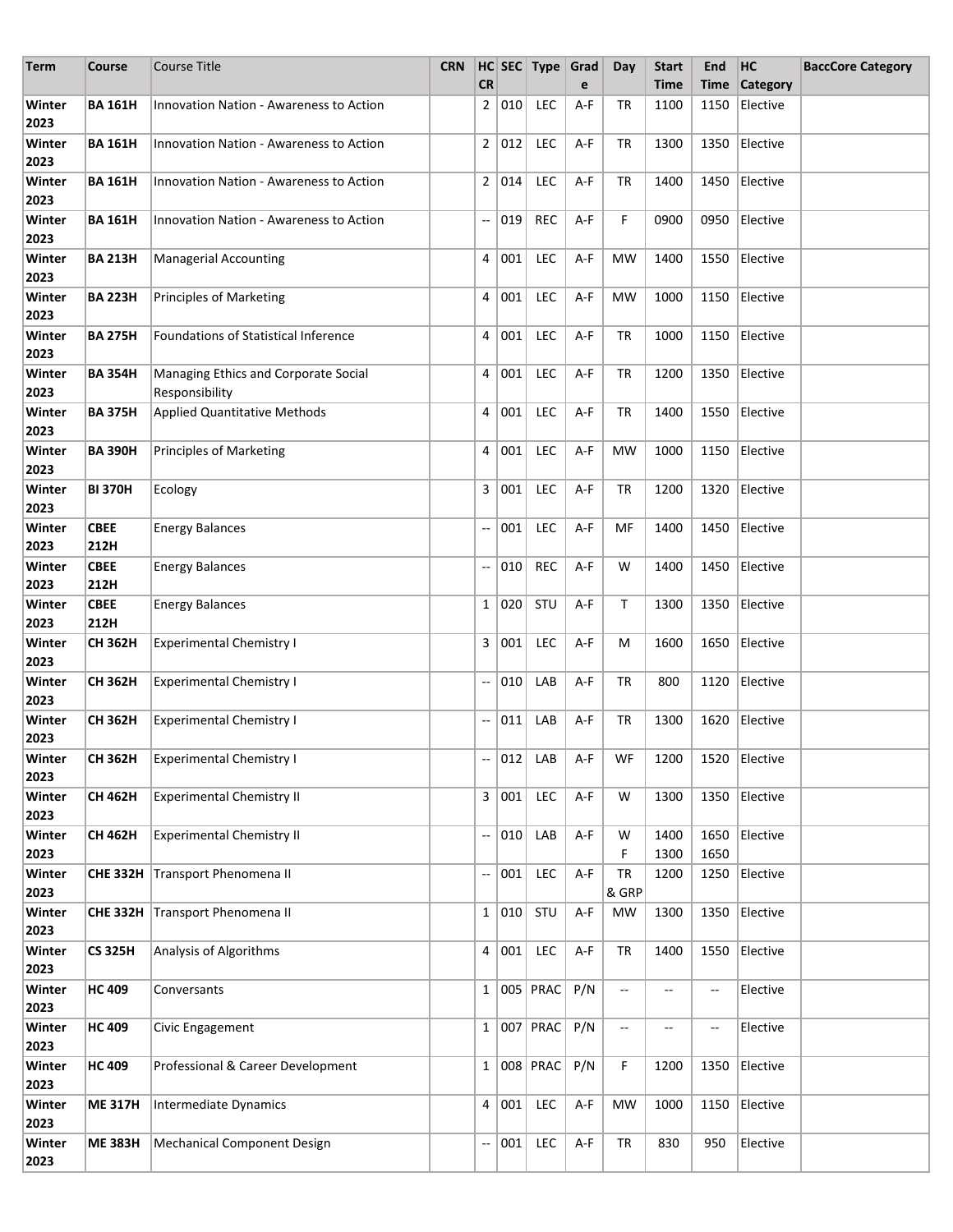| <b>Term</b>    | <b>Course</b>         | <b>Course Title</b>                            | <b>CRN</b> | <b>CR</b>      |     | $HC$ SEC Type | Grad<br>e | Day       | <b>Start</b><br><b>Time</b> | End<br><b>Time</b> | <b>HC</b><br><b>Category</b> | <b>BaccCore Category</b> |
|----------------|-----------------------|------------------------------------------------|------------|----------------|-----|---------------|-----------|-----------|-----------------------------|--------------------|------------------------------|--------------------------|
| Winter         | <b>ME 383H</b>        | Mechanical Component Design                    |            | $\mathbf{1}$   | 010 | LAB           | A-F       | F         | 1000                        | 1150               | Elective                     |                          |
| 2023           |                       |                                                |            |                |     |               |           |           |                             |                    |                              |                          |
| Winter<br>2023 | <b>ME 430H</b>        | System Dynamics and Control                    |            | 4              | 001 | <b>LEC</b>    | $A-F$     | <b>MW</b> | 1000                        | 1150               | Elective                     |                          |
| Winter<br>2023 | <b>ME/NSE</b><br>331H | Introductory Fluid Mechanics                   |            | 4              | 001 | <b>LEC</b>    | $A-F$     | <b>TR</b> | 800                         | 950                | Elective                     |                          |
| Winter<br>2023 |                       | MTH 252H Integral Calculus                     |            | 4              | 001 | <b>LEC</b>    | A-F       | WF        | 1000                        | 1150               | Elective                     |                          |
| Winter<br>2023 |                       | MTH 252H Integral Calculus                     |            | 4              | 002 | <b>LEC</b>    | A-F       | <b>TR</b> | 1400                        | 1550               | Elective                     |                          |
| Winter<br>2023 |                       | MTH 252H Integral Calculus                     |            | 4              | 003 | LEC           | A-F       | <b>TR</b> | 1200                        | 1350               | Elective                     |                          |
| Winter<br>2023 |                       | <b>MTH 254H Vector Calculus I</b>              |            | 4              | 001 | <b>LEC</b>    | A-F       | WF        | 1400                        | 1550               | Elective                     |                          |
| Winter<br>2023 |                       | <b>MTH 255H Vector Calculus II</b>             |            | 4              | 001 | <b>LEC</b>    | A-F       | <b>MW</b> | 1400                        | 1550               | Elective                     |                          |
| Winter<br>2023 |                       | MTH 256H Applied Differential Equations        |            | 4              | 001 | <b>LEC</b>    | $A-F$     | WF        | 1200                        | 1350               | Elective                     |                          |
| Winter<br>2023 |                       | MTH 256H Applied Differential Equations        |            | 4              | 003 | <b>LEC</b>    | $A-F$     | WF        | 1400                        | 1550               | Elective                     |                          |
| Winter<br>2023 |                       | <b>MTH 264H</b> Introduction to Matrix Algebra |            | $\overline{2}$ | 001 | <b>LEC</b>    | A-F       | WF        | 1200                        | 1350               | Elective                     |                          |
| Winter<br>2023 |                       | MTH 265H Introduction to Series                |            | $\overline{2}$ | 001 | LEC           | A-F       | WF        | 1200                        | 1350               | Elective                     |                          |
| Winter<br>2023 | NSE/ME<br>331H        | <b>Introductory Fluid Mechanics</b>            |            | 4              | 001 | <b>LEC</b>    | A-F       | <b>TR</b> | 800                         | 950                | Elective                     |                          |
| Winter<br>2023 | <b>PSY 301H</b>       | Research Methods in Psychology                 |            | 4              | 001 | <b>LEC</b>    | A-F       | <b>TR</b> | 1000                        | 1150               | Elective                     |                          |
| Winter<br>2023 | <b>PSY 340H</b>       | Cognitive Psychology                           |            | 4              | 001 | <b>LEC</b>    | A-F       | <b>TR</b> | 1200                        | 1350               | Elective                     |                          |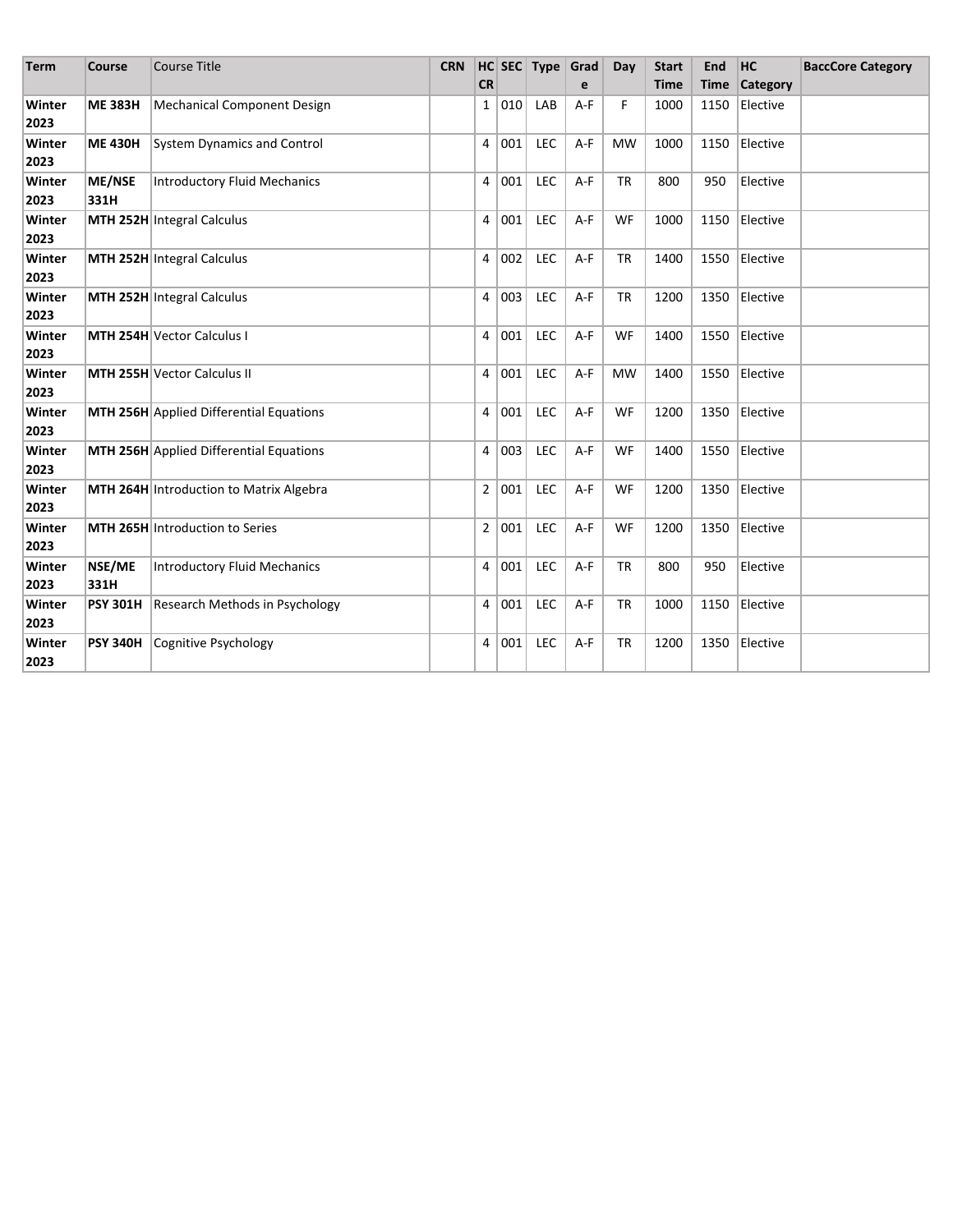| <b>Term</b>    | Course        | <b>Course Title</b>                | <b>CRN</b> |              |     | $HC$ SEC Type Grad |     | Day          | <b>Start</b> | End  | HC            | <b>BaccCore Category</b> |
|----------------|---------------|------------------------------------|------------|--------------|-----|--------------------|-----|--------------|--------------|------|---------------|--------------------------|
|                |               |                                    |            | <b>CR</b>    |     |                    | e   |              | Time         |      | Time Category |                          |
| Winter<br>2023 | <b>HC 408</b> | Thesis Stage 1: Plan               |            | $1\vert$     | 011 | WS                 | P/N | M            | 1600         | 1650 | Thesis        |                          |
| Winter<br>2023 | <b>HC 408</b> | Thesis Stage 1: Plan               |            | $\mathbf{1}$ | 012 | <b>WS</b>          | P/N | T            | 1400         | 1450 | Thesis        |                          |
| Winter<br>2023 | <b>HC 408</b> | Thesis Stage 1: Plan               |            | $\mathbf{1}$ | 013 | WS                 | P/N | W            | 1800         | 1850 | Thesis        |                          |
| Winter<br>2023 | <b>HC 408</b> | Thesis Stage 1: Plan               |            | $\mathbf{1}$ | 014 | <b>WS</b>          | P/N | Τ            | 1500         | 1550 | Thesis        |                          |
| Winter<br>2023 | <b>HC 408</b> | Thesis Stage 1: Plan               |            | $\mathbf{1}$ | 015 | <b>WS</b>          | P/N | F            | 1100         | 1150 | Thesis        |                          |
| Winter<br>2023 | <b>HC 408</b> | Thesis Stage 1: Plan               |            | $\mathbf{1}$ | 015 | WS                 | P/N | $\mathsf{R}$ | 1200         | 1250 | Thesis        |                          |
| Winter<br>2023 | <b>HC 408</b> | Thesis Stage 1: Plan               |            | $\mathbf{1}$ | 016 | <b>WS</b>          | P/N | W            | 1300         |      | 1350 Thesis   |                          |
| Winter<br>2023 | <b>HC 408</b> | Thesis Stage 2: Explore & Build    |            | $\mathbf{1}$ | 020 | <b>HYB</b>         | P/N | W            | 1700         | 1750 | Thesis        |                          |
| Winter<br>2023 | <b>HC 408</b> | Thesis Stage 2: Explore & Build    |            | $\mathbf{1}$ | 021 | HYB                | P/N | W            | 1600         | 1650 | Thesis        |                          |
| Winter<br>2023 | <b>HC 408</b> | Thesis Stage 4: Compose & Complete |            | $\mathbf{1}$ | 040 | WS                 | P/N | F            | 1400         | 1550 | Thesis        |                          |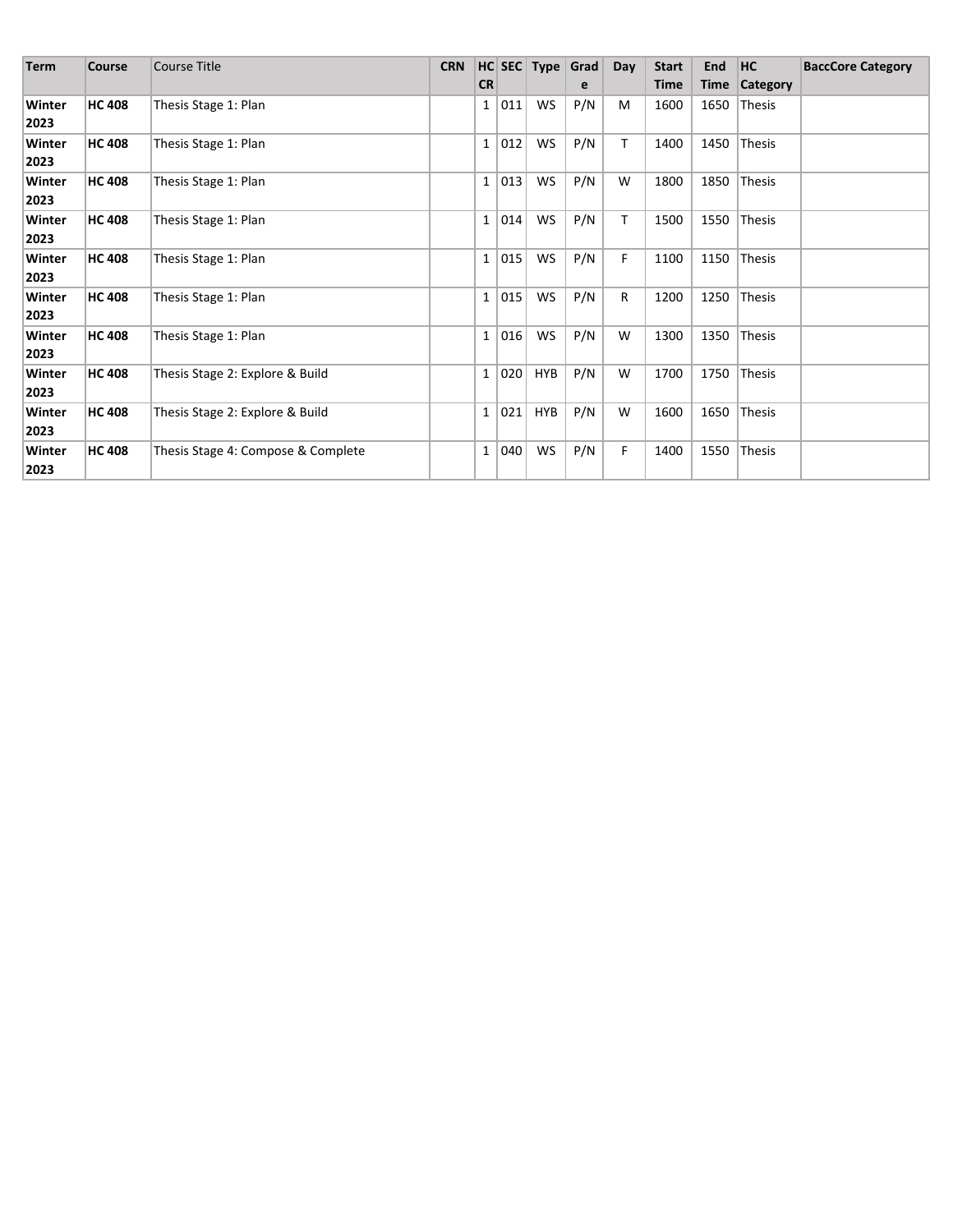| Term               | Course        | Course Title                            | <b>CRN</b> | <b>CR</b> |     | HC SEC Type Grad |     | Dav | <b>Start</b><br><b>Time</b> | <b>End</b> | H <sup>C</sup><br>Time Category | <b>BaccCore Category</b> |
|--------------------|---------------|-----------------------------------------|------------|-----------|-----|------------------|-----|-----|-----------------------------|------------|---------------------------------|--------------------------|
| Spring<br>2023 Ext | <b>HC 407</b> | The Evolving Role of Alcohol in Society |            |           | 040 | SEM              | P/N |     |                             |            | Colloquia                       |                          |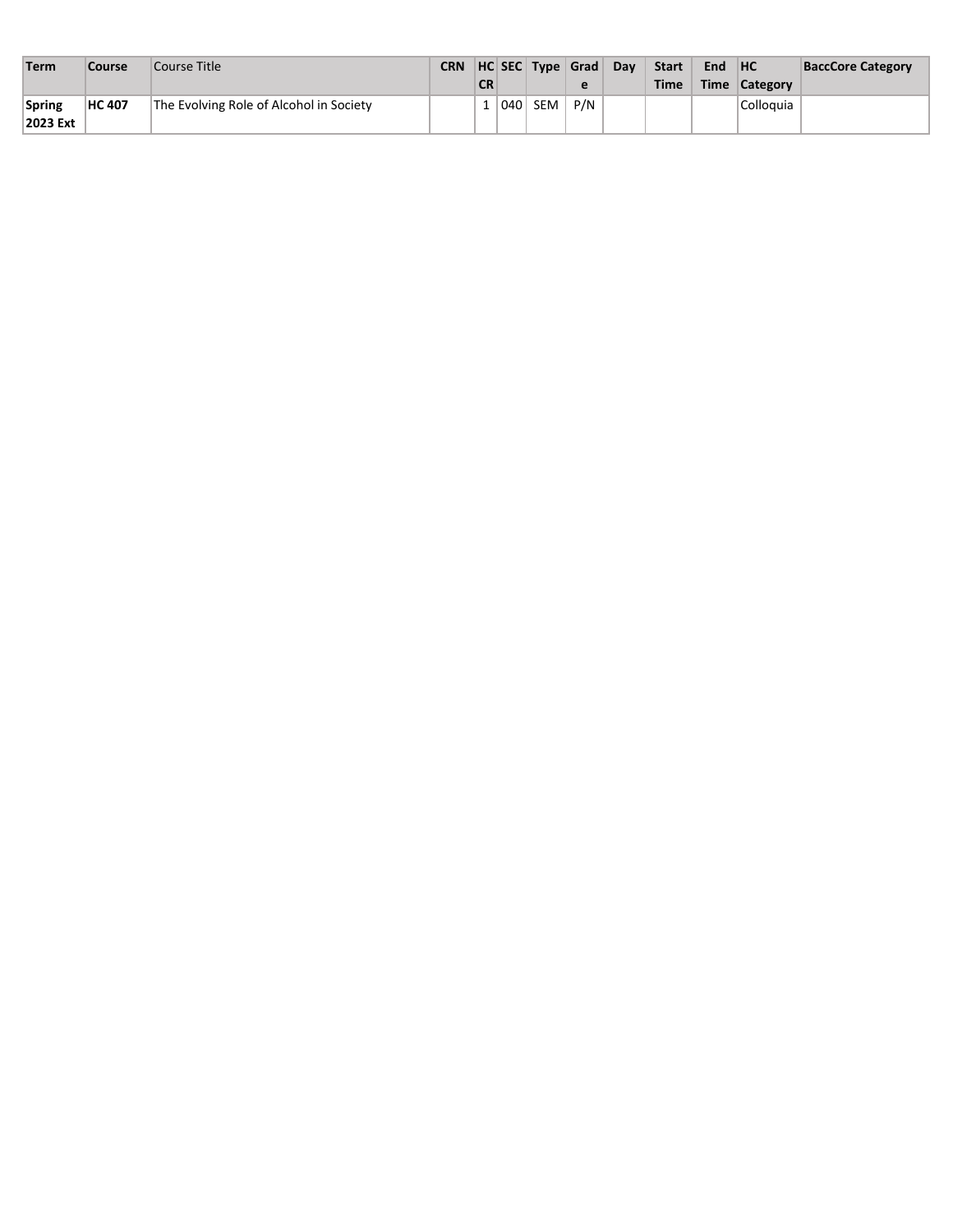| <b>Term</b>           | Course              | <b>Course Title</b>                                            | <b>CRN</b> | <b>CR</b>                |       | HC SEC Type     | Grad<br>e | Day        | <b>Start</b><br>Time | End<br>Time | HC<br><b>Category</b>                           | <b>BaccCore Category</b>                 |
|-----------------------|---------------------|----------------------------------------------------------------|------------|--------------------------|-------|-----------------|-----------|------------|----------------------|-------------|-------------------------------------------------|------------------------------------------|
| <b>Spring</b><br>2023 | ANS 121H            | Introduction to Animal Sciences                                |            | 4                        | 001   | <b>LEC</b>      | A-F       |            |                      |             | <b>BaccCore</b>                                 | <b>Biological Sciences</b>               |
| <b>Spring</b><br>2023 |                     | <b>ANS 121H Introduction to Animal Sciences</b>                |            | --                       | 001   | LAB             | A-F       |            |                      |             | <b>BaccCore</b>                                 | <b>Biological Sciences</b>               |
| <b>Spring</b><br>2023 | <b>ANTH</b><br>473H | Gender, Ethnicity, and Culture                                 |            | 4                        | 001   | <b>LEC</b>      | A-F       | MW         | 1000                 | 1150        | <b>BaccCore</b>                                 | Contemporary Global<br>Issues            |
| <b>Spring</b><br>2023 | <b>ART 323H</b>     | Italian Renaissance Art and Architecture                       |            | 3                        | 001   | <b>LEC</b>      | A-F       | <b>MWF</b> | 1000                 | 1050        | BaccCore                                        | Literature & the Arts                    |
| <b>Spring</b><br>2023 | <b>BI 223H</b>      | Principles of Biology: Populations                             |            | 4                        | 001   | <b>LEC</b>      | A-F       | <b>MWF</b> | 1300                 | 1350        | <b>BaccCore</b>                                 | <b>Biological Sciences</b>               |
| <b>Spring</b><br>2023 | <b>BI 223H</b>      | Principles of Biology: Populations                             |            | $\overline{\phantom{a}}$ | 010   | LAB             | A-F       | W          | 1400                 | 1650        | <b>BaccCore</b>                                 | <b>Biological Sciences</b>               |
| <b>Spring</b><br>2023 | <b>BI 223H</b>      | Principles of Biology: Populations                             |            | $\overline{\phantom{a}}$ | 011   | LAB             | A-F       | R          | 800                  | 1050        | <b>BaccCore</b>                                 | <b>Biological Sciences</b>               |
| <b>Spring</b><br>2023 | <b>BI 223H</b>      | Principles of Biology: Populations                             |            | --                       | 012   | LAB             | A-F       | F          | 1400                 | 1650        | BaccCore                                        | <b>Biological Sciences</b>               |
| <b>Spring</b><br>2023 | <b>CH 233H</b>      | Honors General Chemistry                                       |            | 4                        | 001   | LEC             | A-F       | <b>MWF</b> | 1200                 | 1250        | BaccCore                                        | Physical Sciences                        |
| <b>Spring</b><br>2023 | <b>CH 233H</b>      | Honors General Chemistry                                       |            | --                       | 010   | <b>REC</b>      | A-F       | Т          | 1400                 | 1450        | <b>BaccCore</b>                                 | <b>Physical Sciences</b>                 |
| <b>Spring</b><br>2023 | <b>CH 233H</b>      | <b>Honors General Chemistry</b>                                |            | $\overline{\phantom{a}}$ | 011   | <b>REC</b>      | A-F       | R          | 1100                 | 1150        | <b>BaccCore</b>                                 | <b>Physical Sciences</b>                 |
| <b>Spring</b><br>2023 | <b>CH 263H</b>      | Laboratory for CH 233H                                         |            | $\mathbf{1}$             | 010   | LAB             | A-F       | Т          | 1500                 | 1750        | <b>BaccCore</b>                                 | <b>Physical Sciences</b>                 |
| <b>Spring</b><br>2023 | <b>CH 263H</b>      | Laboratory for CH 233H                                         |            | $1\vert$                 | 011   | LAB             | A-F       | R          | 1200                 | 1450        |                                                 | BaccCore   Physical Sciences             |
| <b>Spring</b><br>2023 | <b>COMM</b><br>111H | <b>Public Speaking</b>                                         |            | 3                        | 001   | <b>LEC</b>      | A-F       | <b>MWF</b> | 1100                 | 1150        | BaccCore Speech                                 |                                          |
| <b>Spring</b><br>2023 | <b>CS 391H</b>      | Social and Ethical Issues in Computer Science                  |            | 3                        | 001   | <b>LEC</b>      | A-F       | <b>MWF</b> | 1200                 | 1250        |                                                 | BaccCore Science, Technology,<br>Society |
| <b>Spring</b><br>2023 |                     | <b>ENG 213H Literature of the World: Middle East</b>           |            |                          | 001   | <b>LEC</b>      | A-F       | TBD        | <b>TBD</b>           | <b>TBD</b>  |                                                 | BaccCore Cultural Diversity              |
| <b>Spring</b><br>2023 | <b>HC 199</b>       | <b>Honors Writing</b>                                          |            | 3                        | 001   | <b>LEC</b>      | A-F       | <b>MWF</b> | 1100                 | 1150        | BaccCore Writing II                             |                                          |
| <b>Spring</b><br>2023 | HC 199              | Honors Writing                                                 |            |                          |       | $3   002  $ LEC |           |            |                      |             | A-F   MWF   1300   1350   BaccCore   Writing II |                                          |
| <b>Spring</b><br>2023 | <b>HST 103H</b>     | History of Western Civilization                                |            |                          | 001   | LEC             | A-F       | TBD        | TBD                  | TBD         | <b>BaccCore</b>                                 | Western Culture                          |
| <b>Spring</b><br>2023 | <b>HST 106H</b>     | World History III: The Modern and<br>Contemporary World        |            | 3                        | 001   | LEC             | A-F       | TR         | 830                  | 950         | <b>BaccCore</b>                                 | <b>Cultural Diversity</b>                |
| <b>Spring</b><br>2023 | <b>HST 201H</b>     | History of the United States                                   |            |                          | 001   | LEC             | A-F       | <b>TBD</b> | <b>TBD</b>           | <b>TBD</b>  | <b>BaccCore</b>                                 | Difference, Power,<br>Discrimination     |
| <b>Spring</b><br>2023 | <b>PH 211H</b>      | <b>General Physics with Calculus</b>                           |            | 4                        | 001   | LEC             | A-F       | MF         | 1100                 | 1150        | BaccCore                                        | <b>Physical Sciences</b>                 |
| <b>Spring</b><br>2023 | <b>PH 211H</b>      | <b>General Physics with Calculus</b>                           |            | $\overline{\phantom{a}}$ | 002   | STU             | A-F       | W          | 1000                 | 1150        | BaccCore                                        | <b>Physical Sciences</b>                 |
| <b>Spring</b><br>2023 | <b>PH 211H</b>      | <b>General Physics with Calculus</b>                           |            | --                       | 010   | LAB             | A-F       | Т          | 1600                 | 1750        | BaccCore                                        | <b>Physical Sciences</b>                 |
| <b>Spring</b><br>2023 | <b>PH 211H</b>      | <b>General Physics with Calculus</b>                           |            | --                       | 011   | LAB             | A-F       | Τ          | 1800                 | 1950        | BaccCore                                        | <b>Physical Sciences</b>                 |
| <b>Spring</b><br>2023 | <b>PH 221H</b>      | Recitation for Physics 211                                     |            | $\mathbf{1}$             | 001   | <b>REC</b>      | P/N       | R          | 1100                 | 1150        | BaccCore                                        | <b>Physical Sciences</b>                 |
| <b>Spring</b><br>2023 | <b>PS 315H</b>      | The Politics of Media: Cultural Representations<br>of Politics |            | 4                        | 002   | LEC             | A-F       | TR         | 1400                 | 1550        | BaccCore                                        | Social Processes &<br>Institutions       |
| <b>Spring</b><br>2023 | <b>WGSS</b><br>325H | Disney: Gender, Race, and Empire                               |            |                          | 3 001 | LEC             | A-F       | TR         | 1400                 | 1520        | BaccCore                                        | Difference, Power,<br>Discrimination     |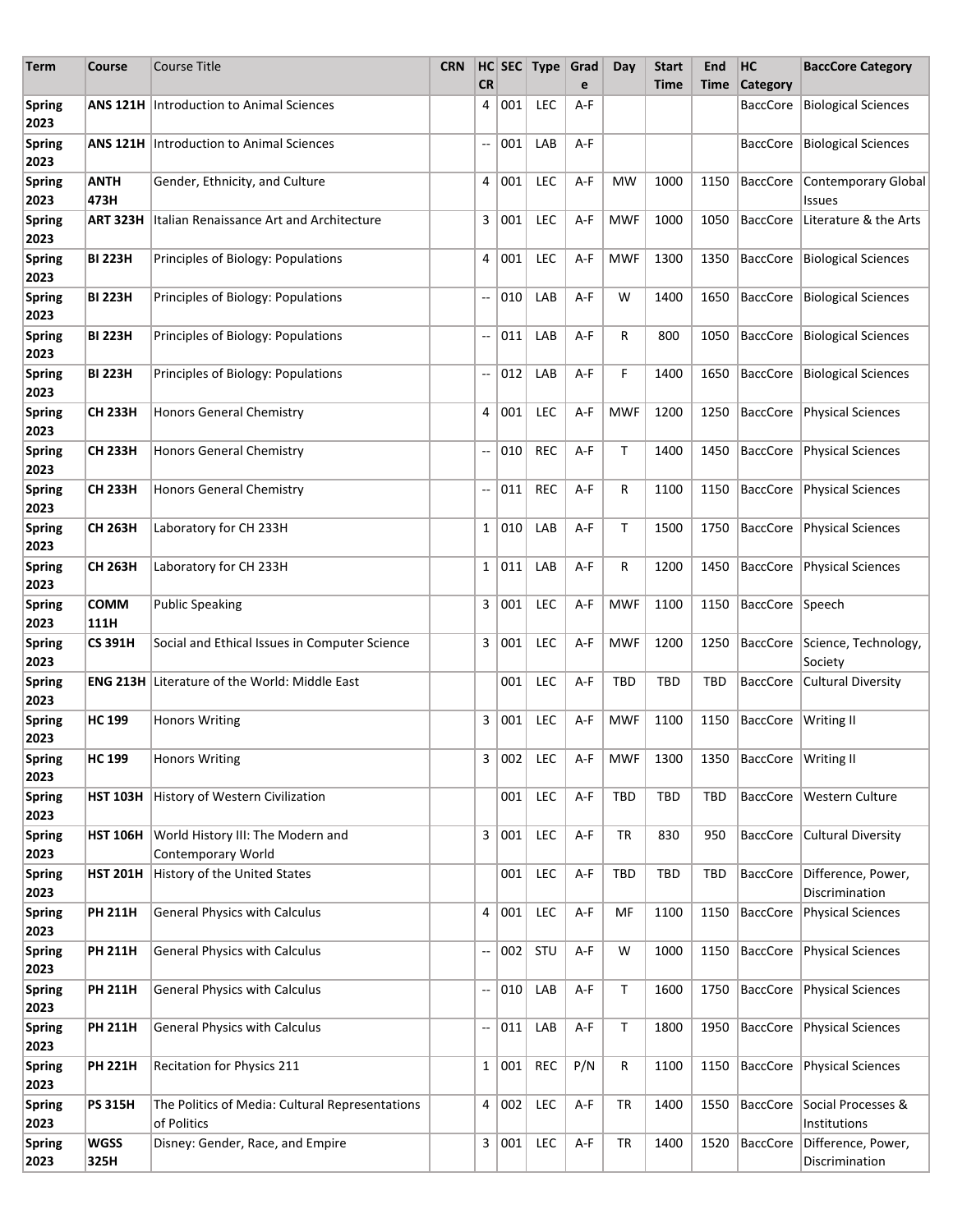| Term           | <b>Course</b> | Course Title                     | <b>CR</b> |         |     | CRN   HC   SEC   Type   Grad | Day | <b>Start</b><br><b>Time</b> | End | H <sup>C</sup><br>Time Category | <b>BaccCore Category</b> |
|----------------|---------------|----------------------------------|-----------|---------|-----|------------------------------|-----|-----------------------------|-----|---------------------------------|--------------------------|
| Spring<br>2023 |               | <b>WR 327H Technical Writing</b> |           | 3   001 | LEC | A-F                          | TR  | 830                         | 950 | BaccCore Writing II             |                          |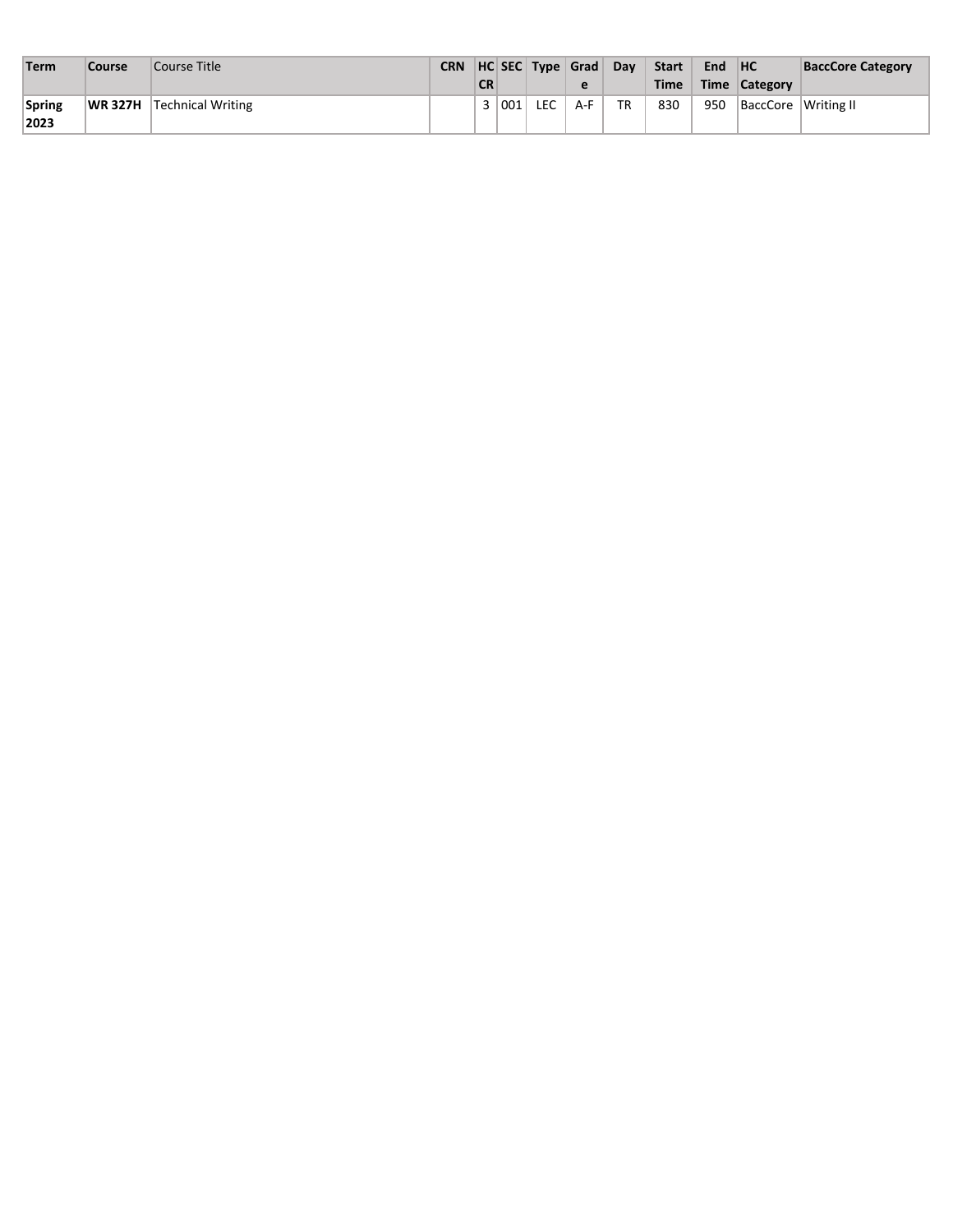| Term                  | Course        | <b>Course Title</b>                                                                            | <b>CRN</b> | <b>CR</b>      |          | HC SEC Type Grad     | e   | Day | <b>Start</b><br><b>Time</b> | End<br>Time | HC<br>Category | <b>BaccCore Category</b> |
|-----------------------|---------------|------------------------------------------------------------------------------------------------|------------|----------------|----------|----------------------|-----|-----|-----------------------------|-------------|----------------|--------------------------|
| <b>Spring</b><br>2023 | <b>HC 299</b> | Designing Behavior Change for Sustainability                                                   |            | $\mathbf{1}$   | TBD      | SEM                  | P/N |     |                             |             | Colloquia      |                          |
| <b>Spring</b><br>2023 | <b>HC 407</b> | Writing About Film                                                                             |            | $\mathbf{1}$   | 001      | SEM                  | P/N | F   | 1400                        | 1450        | Colloquia      |                          |
| <b>Spring</b><br>2023 | <b>HC 407</b> | <b>STEM Outreach as Service Learning</b>                                                       |            | $\overline{2}$ | 002      | SEM                  | A-F |     |                             |             | Colloquia      |                          |
| <b>Spring</b><br>2023 | <b>HC 407</b> | A Recovery Plan for a Sick Society                                                             |            | $\overline{2}$ | 003      | SEM                  | P/N |     |                             |             | Colloquia      |                          |
| <b>Spring</b><br>2023 | <b>HC 407</b> | Deep Wonder                                                                                    |            | $\overline{2}$ | 005      | SEM                  | P/N |     |                             |             | Colloquia      |                          |
| <b>Spring</b><br>2023 | <b>HC 407</b> | Analyzing Humor                                                                                |            | $\overline{2}$ | 006      | SEM                  | P/N | W   | 1400                        | 1550        | Colloquia      |                          |
| <b>Spring</b><br>2023 | <b>HC 407</b> | Principles of Comparative Planetology                                                          |            | $\overline{2}$ | 007      | SEM                  | P/N |     |                             |             | Colloquia      |                          |
| <b>Spring</b><br>2023 | <b>HC 407</b> | What Is Creativity?                                                                            |            | $\overline{2}$ | 008      | SEM                  | P/N |     |                             |             | Colloquia      |                          |
| <b>Spring</b><br>2023 | <b>HC 407</b> | Apply Here: National Awards, Fellowships, and<br>More                                          |            | $\mathbf{1}$   | 010      | SEM                  | P/N |     |                             |             | Colloquia      |                          |
| <b>Spring</b><br>2023 | <b>HC 407</b> | From Zombies to Preppers: America's<br>Obsession with Apocalypse                               |            | $\overline{2}$ | 012      | SEM                  | P/N |     |                             |             | Colloquia      |                          |
| <b>Spring</b><br>2023 | <b>HC 407</b> | Leadership and Positive Psychology                                                             |            | 2              | 014      | SEM                  | P/N |     |                             |             | Colloquia      |                          |
| <b>Spring</b><br>2023 | <b>HC 407</b> | Blinded by Science: Famous Cases of Fraud in<br>Science                                        |            | $\overline{2}$ | 015      | SEM                  | P/N |     |                             |             | Colloquia      |                          |
| <b>Spring</b><br>2023 | <b>HC 407</b> | The Physics, Chemistry and Engineering of Color                                                |            | $\mathbf{2}$   | 017      | SEM                  | P/N |     |                             |             | Colloquia      |                          |
| <b>Spring</b><br>2023 | <b>HC 407</b> | <b>Classical Music Portland Live</b>                                                           |            | 1              | 019      | SEM                  | P/N |     |                             |             | Colloquia      |                          |
| <b>Spring</b><br>2023 | <b>HC 407</b> | Poetry of Hunger                                                                               |            | $\mathbf{1}$   | 020      | SEM                  | P/N |     |                             |             | Colloquia      |                          |
| <b>Spring</b><br>2023 | <b>HC 407</b> | Science, Aesthetics, and the Invention of<br><b>Altered States of Consciousness</b>            |            | 2              | 023      | SEM                  | A-F |     |                             |             | Colloquia      |                          |
| <b>Spring</b><br>2023 | <b>HC 407</b> | Science, Ethics and Star Trek                                                                  |            | $1 \vert$      | 025      | SEM                  | A-F |     |                             |             | Colloquia      |                          |
| <b>Spring</b><br>2023 | <b>HC 407</b> | Exploring the History of Commerce through<br><b>Board Games</b>                                |            |                |          | $2  027 $ SEM $ P/N$ |     |     |                             |             | Colloquia      |                          |
| <b>Spring</b><br>2023 | <b>HC 407</b> | What is a Good Society?                                                                        |            | $1 \mid$       | 029      | SEM                  | P/N |     |                             |             | Colloquia      |                          |
| <b>Spring</b><br>2023 | <b>HC 407</b> | At Home in the World? The Politics of Global<br>Citizenship                                    |            |                | 2   031  | SEM                  | A-F |     |                             |             | Colloquia      |                          |
| <b>Spring</b><br>2023 | <b>HC 407</b> | Trolls, Haters, and Online Violence                                                            |            | $\overline{2}$ | 032      | SEM                  | P/N |     |                             |             | Colloquia      |                          |
| <b>Spring</b><br>2023 | <b>HC 407</b> | The Handmaid's Tale: Gender, Race, and<br>Religion                                             |            | 2 <sup>1</sup> | 033      | SEM                  | P/N |     |                             |             | Colloquia      |                          |
| <b>Spring</b><br>2023 | <b>HC 407</b> | The United States Supreme Court: Exploring,<br>Critically Analyzing, and Demystifying Selected |            | 2 <sup>2</sup> | 034      | SEM                  | P/N |     |                             |             | Colloquia      |                          |
| <b>Spring</b><br>2023 | <b>HC 407</b> | How Morality Polarizes Good People                                                             |            | $1 \mid$       | 037      | SEM                  | A-F |     |                             |             | Colloquia      |                          |
| <b>Spring</b><br>2023 | <b>HC 407</b> | Shakespeare via Ashland                                                                        |            |                | $1$  TBD | SEM                  | P/N | W   | 1600                        | 1650        | Colloquia      |                          |
| <b>Spring</b><br>2023 | <b>HC 407</b> | Soundscape Ecology                                                                             |            | $\mathbf{1}$   | TBD      | SEM                  | A-F |     |                             |             | Colloquia      |                          |
| <b>Spring</b><br>2023 | <b>HC 407</b> | <b>Creative Practice</b>                                                                       |            | 2              |          | <b>SEM</b>           | P/N |     |                             |             | Colloquia      |                          |
| <b>Spring</b><br>2023 | <b>HC 407</b> | Protecting Oregon's Endangered Species on<br>Private Land                                      |            | 2              |          | SEM                  | P/N |     |                             |             | Colloquia      |                          |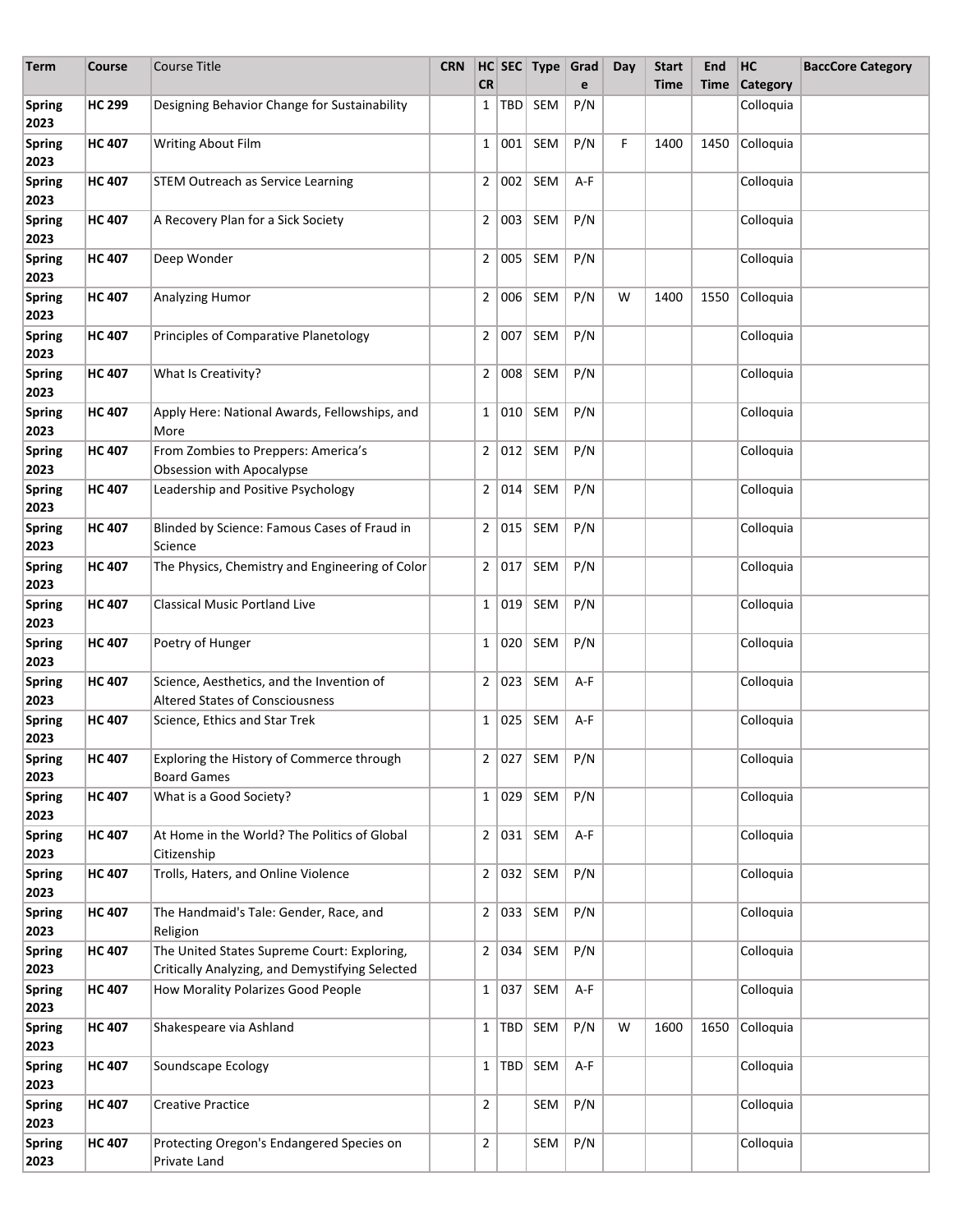| <b>Term</b>   | <b>Course</b> | Course Title                                 | <b>CRN</b> |                | HC SEC Type Grad |       | Day | <b>Start</b> | End  | HC              | <b>BaccCore Category</b> |
|---------------|---------------|----------------------------------------------|------------|----------------|------------------|-------|-----|--------------|------|-----------------|--------------------------|
|               |               |                                              |            | <b>CR</b>      |                  | e     |     | Time         | Time | <b>Category</b> |                          |
| <b>Spring</b> | <b>HC 407</b> | Circular Design Approaches-discover, design, |            | 1              | <b>SEM</b>       | P/N   |     |              |      | Colloquia       |                          |
| 2023          |               | inspire                                      |            |                |                  |       |     |              |      |                 |                          |
| <b>Spring</b> | <b>HC 407</b> | Visual Meaning in Pop Music                  |            | 2              | <b>SEM</b>       | A-F   |     |              |      | Colloquia       |                          |
| 2023          |               |                                              |            |                |                  |       |     |              |      |                 |                          |
| <b>Spring</b> | <b>HC 407</b> | Road Trip to Nowhere: Hollywood Encounters   |            | $\overline{2}$ | <b>SEM</b>       | $A-F$ |     |              |      | Colloquia       |                          |
| 2023          |               | the Counterculture                           |            |                |                  |       |     |              |      |                 |                          |
| <b>Spring</b> | <b>HC 407</b> | Philosophy and Happiness                     |            | 2              | SEM              | P/N   |     |              |      | Colloquia       |                          |
| 2023          |               |                                              |            |                |                  |       |     |              |      |                 |                          |
| <b>Spring</b> | <b>HC 407</b> | The Science of Science Fiction               |            | 1              | SEM              | P/N   |     |              |      | Colloquia       |                          |
| 2023          |               |                                              |            |                |                  |       |     |              |      |                 |                          |
| <b>Spring</b> | <b>HC 407</b> | The Physics and Philosophy of Time           |            | 1              | SEM              | A-F   |     |              |      | Colloquia       |                          |
| 2023          |               |                                              |            |                |                  |       |     |              |      |                 |                          |
| <b>Spring</b> | <b>HC 407</b> | Wikipedia and Information Equity             |            | $\overline{2}$ | SEM              | P/N   |     |              |      | Colloquia       |                          |
| 2023          |               |                                              |            |                |                  |       |     |              |      |                 |                          |
| <b>Spring</b> | <b>HC 407</b> | Science of a Hot, Sour, and Breathless Ocean |            | $\overline{2}$ | SEM              | P/N   |     |              |      | Colloquia       |                          |
| 2023          |               |                                              |            |                |                  |       |     |              |      |                 |                          |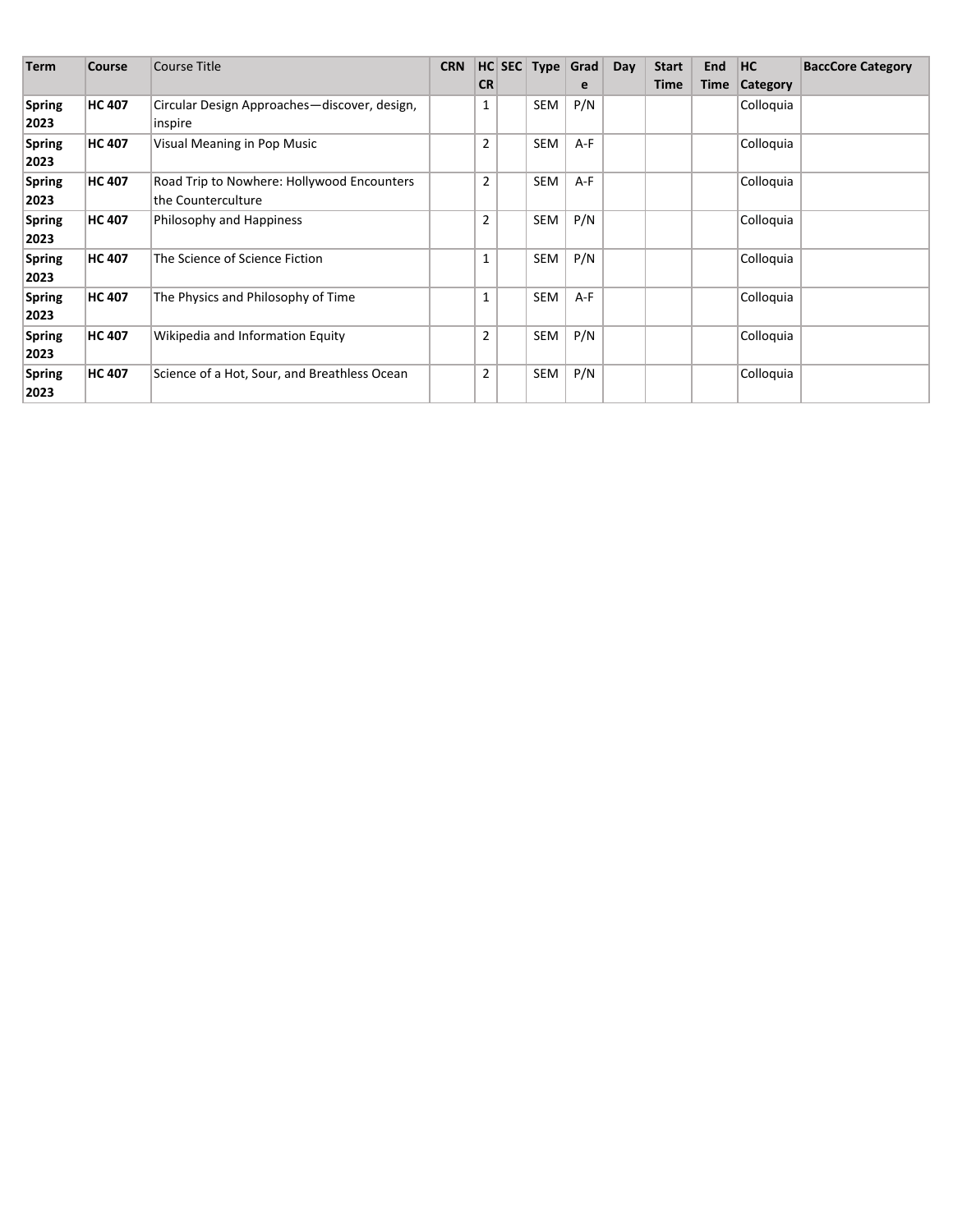| Term                  | Course              | <b>Course Title</b>                              | <b>CRN</b> |                          |         | HC SEC Type Grad  |     | Day                      | <b>Start</b> | End                      | HC                                           | <b>BaccCore Category</b> |
|-----------------------|---------------------|--------------------------------------------------|------------|--------------------------|---------|-------------------|-----|--------------------------|--------------|--------------------------|----------------------------------------------|--------------------------|
|                       |                     |                                                  |            | <b>CR</b>                |         |                   | e   |                          | <b>Time</b>  | Time                     | Category                                     |                          |
| <b>Spring</b><br>2023 | <b>BA 162H</b>      | Innovation Nation - Ideas to Reality             |            | $\overline{2}$           | 010     | LEC               | A-F | TR                       | 1100         | 1150                     | Elective                                     |                          |
| <b>Spring</b><br>2023 | <b>BA 162H</b>      | Innovation Nation - Ideas to Reality             |            |                          | 2 012   | LEC               | A-F | TR                       | 1300         | 1350                     | Elective                                     |                          |
| <b>Spring</b><br>2023 | <b>BA 162H</b>      | Innovation Nation - Ideas to Reality             |            |                          | 2 014   | <b>LEC</b>        | A-F | TR                       | 1400         | 1450                     | Elective                                     |                          |
| <b>Spring</b><br>2023 | <b>BA 162H</b>      | Innovation Nation - Ideas to Reality             |            | --                       | 019     | <b>REC</b>        | A-F | F                        | 0900         | 0950                     | Elective                                     |                          |
| <b>Spring</b><br>2023 | <b>BA 240H</b>      | Finance                                          |            | 4                        | 001     | <b>LEC</b>        | A-F | TR                       | 800          | 950                      | Elective                                     |                          |
| <b>Spring</b><br>2023 | <b>BA 260H</b>      | Introduction to Entrepreneurship                 |            | 4                        | 001     | <b>LEC</b>        | A-F | <b>MW</b>                | 1400         | 1550                     | Elective                                     |                          |
| <b>Spring</b><br>2023 | <b>BA 270H</b>      | <b>Business Process Management</b>               |            | 4                        | 001     | <b>LEC</b>        | A-F | TR                       | 1400         | 1550                     | Elective                                     |                          |
| <b>Spring</b><br>2023 | <b>BA 347H</b>      | <b>International Business</b>                    |            | 4                        | 001     | <b>LEC</b>        | A-F | TR                       | 1000         | 1150                     | Elective                                     |                          |
| <b>Spring</b><br>2023 | <b>BA 357H</b>      | <b>Operations Management</b>                     |            | 4                        | 001     | <b>LEC</b>        | A-F | MW                       | 800          | 950                      | Elective                                     |                          |
| <b>Spring</b><br>2023 | <b>BA 360H</b>      | Introduction to Financial Management             |            | 4                        | 001     | LEC               | A-F | TR                       | 800          | 950                      | Elective                                     |                          |
| <b>Spring</b><br>2023 | <b>BA 466H</b>      | Integrative Strategic Experience                 |            | 4                        | 001     | LEC               | A-F | MW                       | 1200         | 1350                     | Elective                                     |                          |
| <b>Spring</b><br>2023 | <b>BI 311H</b>      | Genetics                                         |            | 4                        | 001     | LEC               | A-F | TR                       | 1200         | 1320                     | Elective                                     |                          |
| <b>Spring</b><br>2023 | <b>BI311H</b>       | Genetics                                         |            | $\overline{\phantom{a}}$ | 010     | <b>REC</b>        | A-F | W                        | 1200         | 1250                     | Elective                                     |                          |
| <b>Spring</b><br>2023 | <b>CH 463H</b>      | <b>Experimental Chemistry II</b>                 |            | 3                        | 001     | LEC               | A-F | W                        | 1300         | 1350                     | Elective                                     |                          |
| <b>Spring</b><br>2023 | CH 463H             | <b>Experimental Chemistry II</b>                 |            | --                       | 010     | LAB               | A-F | WF                       | W<br>1400-   | 1650                     | F 1300-Elective                              |                          |
| <b>Spring</b><br>2023 |                     | CHE 333H Transport Phenomena III                 |            | --                       | 001     | <b>LEC</b>        | A-F | MW                       | 800          | 850                      | Elective                                     |                          |
| <b>Spring</b><br>2023 |                     | CHE 333H Transport Phenomena III                 |            |                          | 1   010 | STU               | A-F | TR                       | 1400         | 1450                     | Elective                                     |                          |
| <b>Spring</b><br>2023 | <b>ENGR</b><br>212H | Dynamics                                         |            |                          |         |                   |     |                          |              |                          | 3 001 LEC   A-F   MWF   900   950   Elective |                          |
| <b>Spring</b><br>2023 | <b>ENGR</b><br>212H | Dynamics                                         |            | --                       | 010     | REC               | A-F | F                        | 1000         | 1050                     | Elective                                     |                          |
| <b>Spring</b><br>2023 | <b>HC 409</b>       | Conversants                                      |            |                          |         | 1   007   P R A C | P/N | $\overline{\phantom{a}}$ | --           | $\qquad \qquad -$        | Elective                                     |                          |
| <b>Spring</b><br>2023 | <b>HC 409</b>       | Civic Engagement                                 |            |                          |         | 1   008   PRAC    | P/N | $\overline{\phantom{a}}$ | --           | $\overline{\phantom{m}}$ | Elective                                     |                          |
| <b>Spring</b><br>2023 | <b>MB 302H</b>      | <b>General Microbiology</b>                      |            |                          | 3   001 | LEC               | A-F | <b>TBD</b>               | TBD          | <b>TBD</b>               | Elective                                     |                          |
| <b>Spring</b><br>2023 | <b>MGMT</b><br>364H | <b>Project Management</b>                        |            |                          | 4   001 | LEC               | A-F | MW                       | 1400         | 1550                     | Elective                                     |                          |
| <b>Spring</b><br>2023 | <b>MRKT</b><br>492H | <b>Consumer Behavior</b>                         |            |                          | 4 001   | LEC               | A-F | TR                       | 1400         | 1550                     | Elective                                     |                          |
| <b>Spring</b><br>2023 |                     | <b>MTH 231H Elements of Discrete Mathematics</b> |            | $4 \mid$                 | 001     | LEC               | A-F | MW                       | 1400         | 1550                     | Elective                                     |                          |
| <b>Spring</b><br>2023 |                     | MTH 254H Vector Calculus I                       |            | 4                        | 001     | LEC               | A-F | MW                       | 1000         | 1150                     | Elective                                     |                          |
| <b>Spring</b><br>2023 |                     | MTH 256H Applied Differential Equations          |            | 4                        | 001     | LEC               | A-F | MW                       | 1400         | 1550                     | Elective                                     |                          |
| <b>Spring</b><br>2023 |                     | MTH 264H Introduction to Matrix Algebra          |            |                          | 2   001 | LEC               | A-F | MW                       | 1200         | 1350                     | Elective                                     |                          |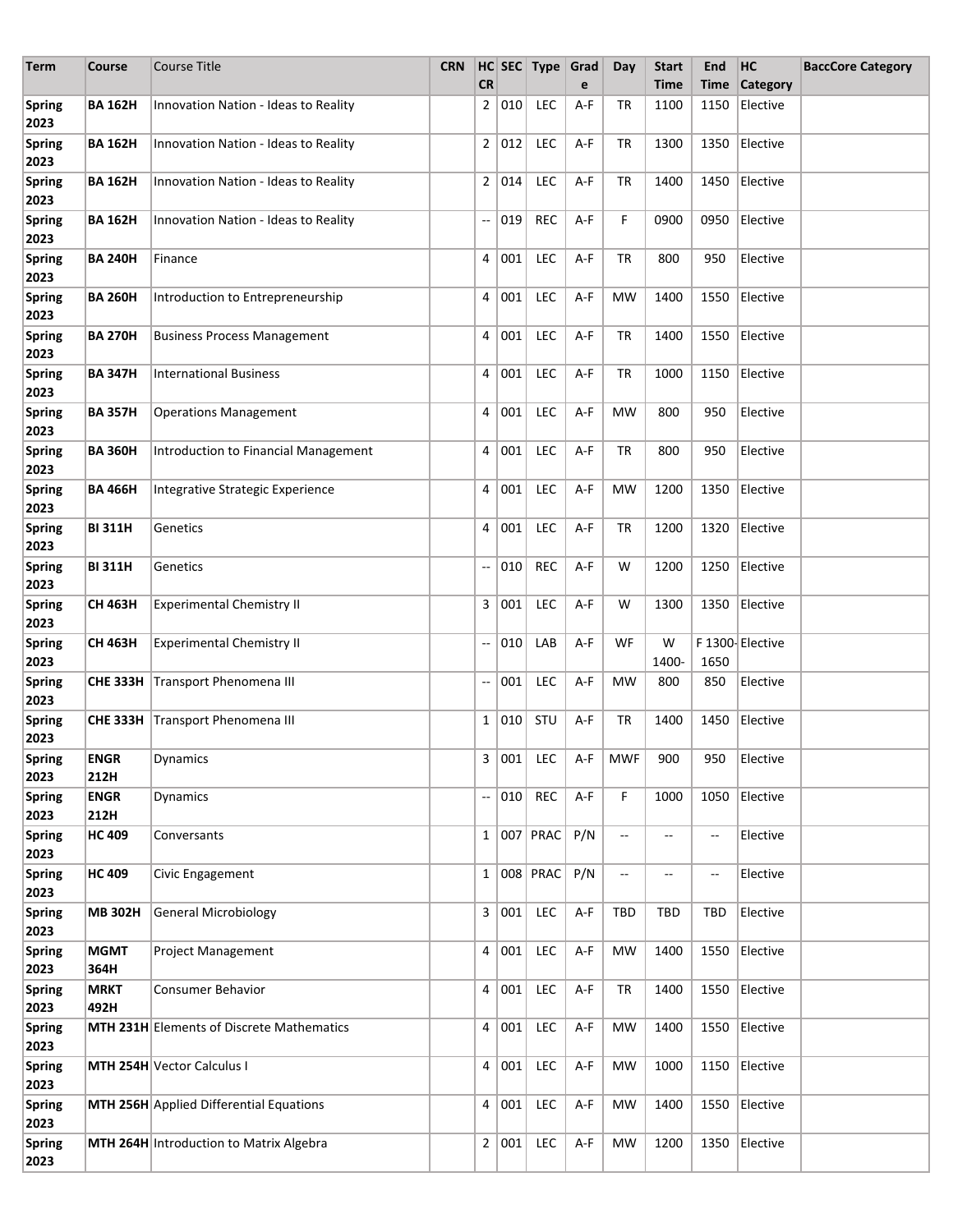| <b>Term</b>           | <b>Course</b>   | Course Title                            | <b>CRN</b> |                |              | HC SEC Type Grad |     | Day       | <b>Start</b> | <b>End</b> | H <sub>C</sub>  | <b>BaccCore Category</b> |
|-----------------------|-----------------|-----------------------------------------|------------|----------------|--------------|------------------|-----|-----------|--------------|------------|-----------------|--------------------------|
|                       |                 |                                         |            | <b>CR</b>      |              |                  | e   |           | <b>Time</b>  |            | Time Category   |                          |
| Spring<br>2023        |                 | <b>MTH 265H Introduction to Series</b>  |            | 2 <sup>1</sup> | $\sqrt{001}$ | LEC.             | A-F | <b>MW</b> | 1200         | 1350       | <b>Elective</b> |                          |
| Spring<br>2023        | <b>PSY 460H</b> | Advanced Social Research Methods        |            | 4              | 1001         | LEC              | A-F | TR        | 1200         | 1350       | <b>Elective</b> |                          |
| <b>Spring</b><br>2023 |                 | <b>SOC 444H</b> Prisons and Communities |            | 4 <sup>1</sup> | 001          | SEM              | A-F | W         | 1700         | 2050       | <b>Elective</b> |                          |